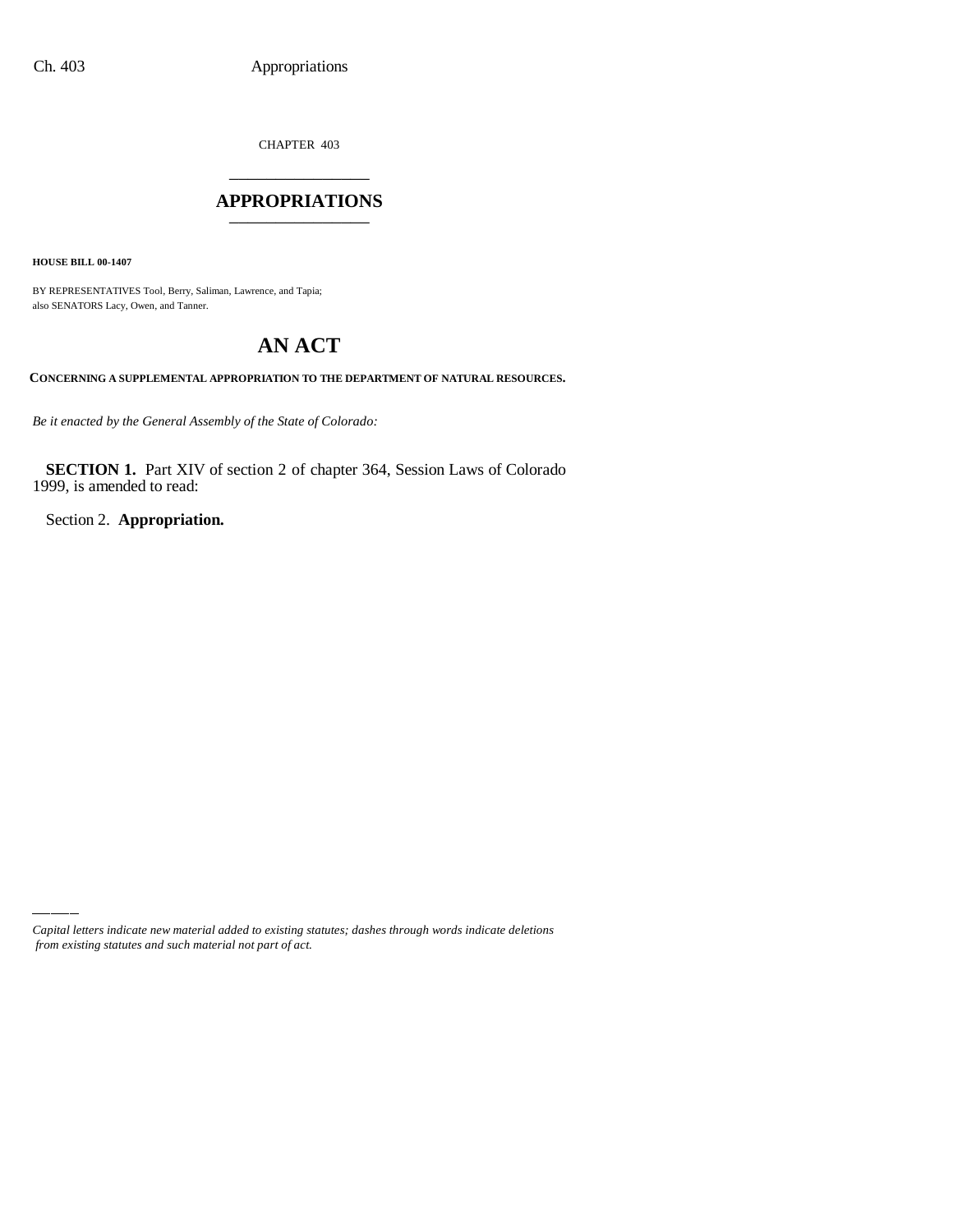|                                                |                   |              |                                        |                | APPROPRIATION FROM     |                       |                |  |
|------------------------------------------------|-------------------|--------------|----------------------------------------|----------------|------------------------|-----------------------|----------------|--|
|                                                |                   |              |                                        | <b>GENERAL</b> |                        | <b>CASH</b>           |                |  |
|                                                | <b>ITEM &amp;</b> |              | <b>GENERAL</b>                         | <b>FUND</b>    | <b>CASH</b>            | <b>FUNDS</b>          | <b>FEDERAL</b> |  |
|                                                | <b>SUBTOTAL</b>   | <b>TOTAL</b> | <b>FUND</b><br><b>EXEMPT</b>           |                | <b>FUNDS</b>           | <b>EXEMPT</b>         | <b>FUNDS</b>   |  |
|                                                | \$<br>\$          |              | \$                                     | \$             | \$                     | \$                    | \$             |  |
|                                                |                   |              | <b>PART XIV</b>                        |                |                        |                       |                |  |
|                                                |                   |              | <b>DEPARTMENT OF NATURAL RESOURCES</b> |                |                        |                       |                |  |
| (1) EXECUTIVE DIRECTOR'S OFFICE <sup>172</sup> |                   |              |                                        |                |                        |                       |                |  |
| (A) Administration                             |                   |              |                                        |                |                        |                       |                |  |
| Personal Services                              | 2,647,976         |              |                                        |                |                        | $2,647,976(T)^a$      |                |  |
|                                                |                   |              |                                        |                |                        | $(43.6$ FTE)          |                |  |
| Health, Life, and Dental                       | 2,813,883         |              | 1,050,714                              |                | 1,386,797 <sup>b</sup> | $214,157^{\circ}$     | 162,215        |  |
| Short-term Disability                          | 120,108           |              | 45,182                                 |                | $61,396^b$             | $11,048^{\circ}$      | 2,482          |  |
| Salary Survey, Anniversary                     |                   |              |                                        |                |                        |                       |                |  |
| Increases, and Shift                           |                   |              |                                        |                |                        |                       |                |  |
| Differential                                   | 2,976,746         |              | 1,123,373                              |                | $1,380,220^b$          | $281,315^c$           | 191,838        |  |
| <b>Workers' Compensation</b>                   | 1,024,104         |              | 242,009                                |                | 739,613 <sup>b</sup>   | $27,623^{\circ}$      | 14,859         |  |
| <b>Operating Expenses</b>                      | 1,416,018         |              | 153,893                                |                | $1,083,122^b$          | 173,666 <sup>c</sup>  | 5,337          |  |
| Legal Services for 38,149                      |                   |              |                                        |                |                        |                       |                |  |
| hours                                          | 2,016,913         |              | 981,987                                |                | $650,811$ <sup>b</sup> | 305,519°              | 78,596         |  |
| Payment to Risk Management                     |                   |              |                                        |                |                        |                       |                |  |
| and Property Funds                             | 338,447           |              | 133,653                                |                | $179,650^{\circ}$      | $20,133^c$            | 5,011          |  |
| Vehicle Lease Payments                         | 3,323,277         |              | 1,374,274                              |                | 1,832,987 <sup>b</sup> | $34.981$ <sup>e</sup> | 81,035         |  |
|                                                | 3,001,641         |              | 1,110,125                              |                | 1,789,119 <sup>b</sup> | $24,901^{\circ}$      | 77,496         |  |
|                                                |                   |              |                                        |                |                        |                       |                |  |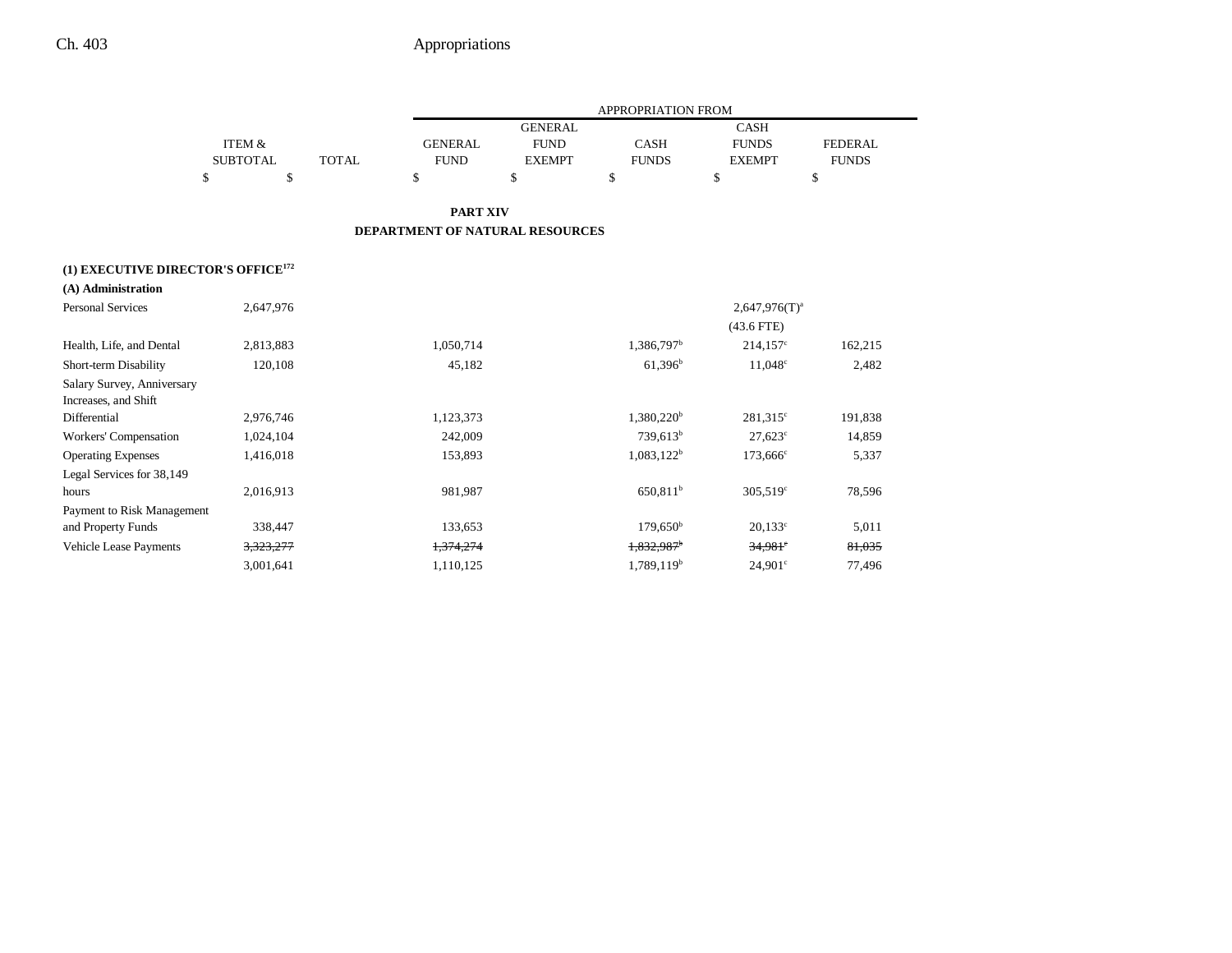| <b>Leased Space</b>    | 588,970               | 353,814 | 176.743 <sup>b</sup> | $21,583^{\circ}$  | 36,830 |
|------------------------|-----------------------|---------|----------------------|-------------------|--------|
| Capitol Complex Leased |                       |         |                      |                   |        |
| Space                  | 645,733               | 330,837 | 64.021 <sup>b</sup>  | $173.061^{\circ}$ | 77,814 |
|                        | <del>17,912,175</del> |         |                      |                   |        |
|                        | 17,590,539            |         |                      |                   |        |

<sup>a</sup> This amount shall be from statewide and departmental indirect cost recoveries.

b These amounts shall be from various sources of cash funds.

<sup>c</sup> Of these amounts, \$592,958(T) shall be from statewide and departmental indirect cost recoveries and  $$670,128$  \$660,048 shall be from various sources of cash funds exempt.

### **(B) Information Technology Services**

| Personal Services                         | 1,015,749 |         |                        | $1,015,749(T)^a$ |        |
|-------------------------------------------|-----------|---------|------------------------|------------------|--------|
|                                           |           |         |                        | $(15.0$ FTE)     |        |
| <b>Operating Expenses</b>                 | 19,310    |         |                        | $19,310(T)^{a}$  |        |
| Purchase of Services from                 |           |         |                        |                  |        |
| Computer Center                           | 140,000   | 27,535  | $48,685^{\rm b}$       | $63,780^{\circ}$ |        |
| <b>Information Technology</b>             |           |         |                        |                  |        |
| <b>Asset Maintenance</b>                  | 439,477   | 270,880 | 110.749 <sup>b</sup>   | $31.644^{\circ}$ | 26,204 |
| Technology Initiative <sup>173, 174</sup> | 390,000   |         | $300,000$ <sup>d</sup> | $90,000(T)^a$    |        |
|                                           | 2,004,536 |         |                        |                  |        |

<sup>a</sup> These amounts shall be from statewide and departmental indirect cost recoveries.

<sup>b</sup> These amounts shall be from various sources of cash funds.

c Of these amounts, \$54,917(T) shall be from statewide and departmental indirect cost recoveries and \$40,507 shall be from various sources of cash funds exempt.

d This amount shall be from the Wildlife Cash Fund.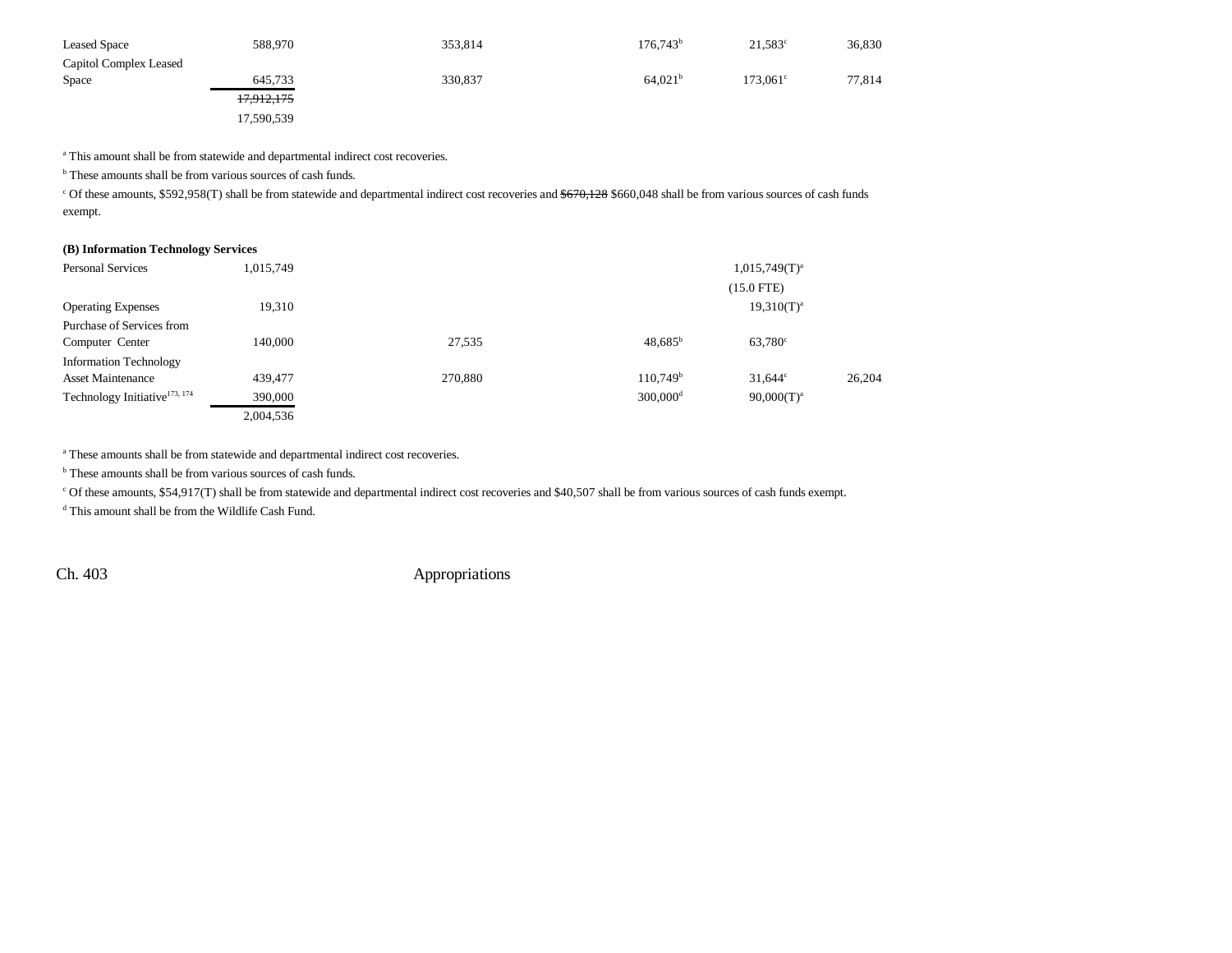|                                                                                          |                           |              |                               |                                                | APPROPRIATION FROM   |                                              |                                |
|------------------------------------------------------------------------------------------|---------------------------|--------------|-------------------------------|------------------------------------------------|----------------------|----------------------------------------------|--------------------------------|
|                                                                                          | ITEM &<br><b>SUBTOTAL</b> | <b>TOTAL</b> | <b>GENERAL</b><br><b>FUND</b> | <b>GENERAL</b><br><b>FUND</b><br><b>EXEMPT</b> | CASH<br><b>FUNDS</b> | <b>CASH</b><br><b>FUNDS</b><br><b>EXEMPT</b> | <b>FEDERAL</b><br><b>FUNDS</b> |
|                                                                                          | \$<br>\$                  |              | \$                            | \$                                             | \$                   | \$                                           | \$                             |
|                                                                                          |                           |              |                               |                                                |                      |                                              |                                |
| (C) Comprehensive<br><b>Environmental Response,</b><br><b>Compensation and Liability</b> |                           |              |                               |                                                |                      |                                              |                                |
| $Act^{157}$                                                                              | 10,000                    |              |                               |                                                |                      | $10,000(T)^a$                                |                                |
| <sup>a</sup> This amount shall be from the Department of Law.                            |                           |              |                               |                                                |                      |                                              |                                |
| (D) EPA Wetlands Grant                                                                   | 321,135                   |              |                               |                                                |                      |                                              | 321,135                        |
| (E) Youth in Natural<br><b>Resources Program</b>                                         |                           |              |                               |                                                |                      |                                              |                                |
| Program Administration                                                                   | 105,784                   |              | 105,784                       |                                                |                      |                                              |                                |
|                                                                                          |                           |              | $(2.0$ FTE)                   |                                                |                      |                                              |                                |
| <b>Crew Operating Costs</b>                                                              | 84,480<br>190,264         |              |                               |                                                |                      | $84,480(T)^a$                                |                                |

<sup>a</sup> This amount shall be from various sources transferred from within the Department.

20,438,110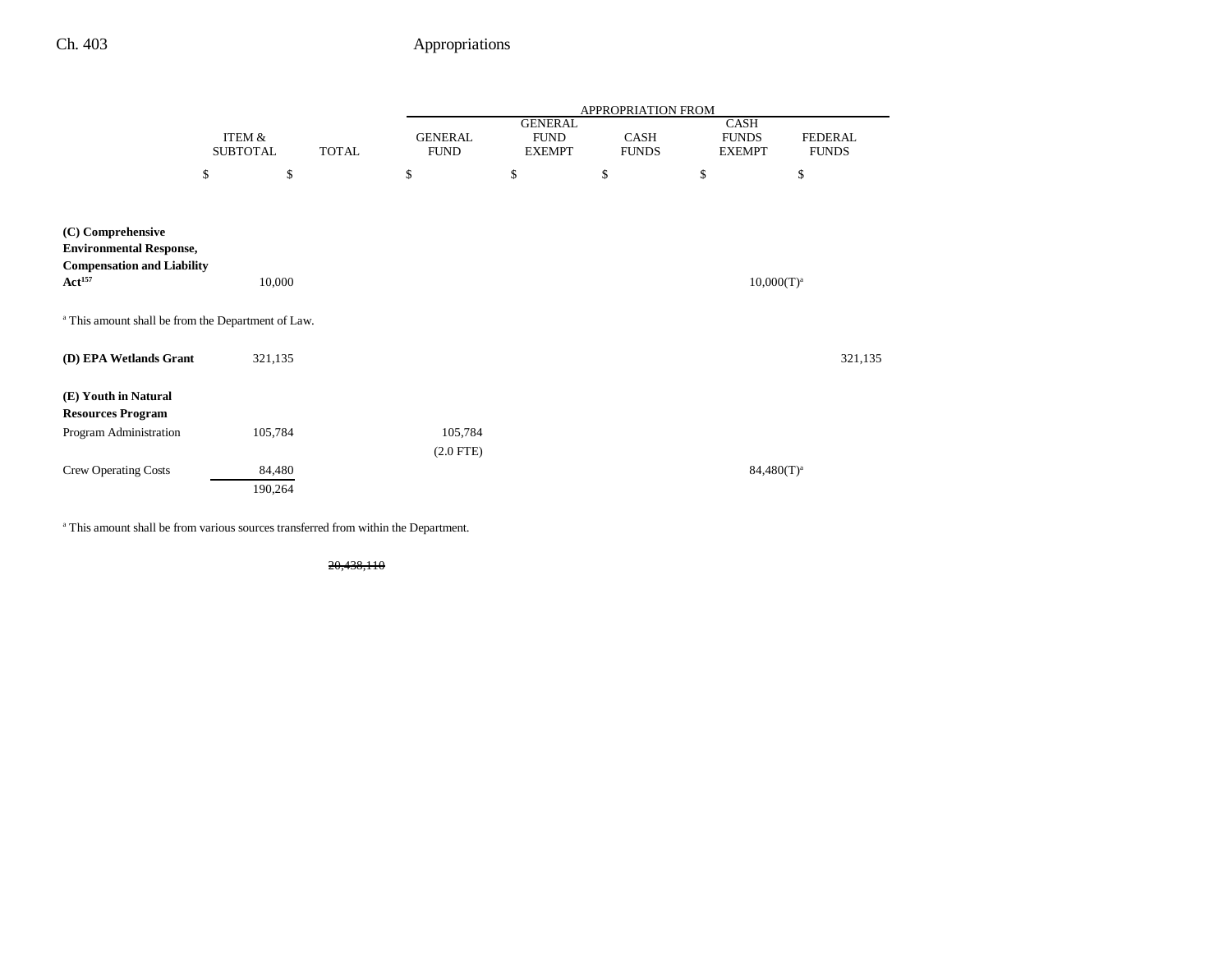20,116,474

## **(2) MINERALS AND GEOLOGY**

## **(A) Coal Land Reclamation**

| Program Expenses <sup>175</sup> | 1,808,215       | 307,396(M) | $72,329(H)^a$    | $1,428,490^b$        |
|---------------------------------|-----------------|------------|------------------|----------------------|
|                                 | $(25.0$ FTE $)$ |            |                  |                      |
| Coal Program Support            | 36,152          |            | $36,152^{\rm a}$ |                      |
| <b>Indirect Cost Assessment</b> | 262,702         |            | $68.824$ °       | 193,878 <sup>d</sup> |
|                                 | 2,107,069       |            |                  |                      |

a These amounts shall be from the Operational Account of the Severance Tax Trust Fund.

<sup>b</sup> This amount shall be from the Office of Surface Mining.

c Of this amount, \$61,310 shall be from the Mined Land Reclamation Fund, \$6,054 shall be from the Operational Account of the Severance Tax Trust Fund, and \$1,460

shall be from fees.

d This amount shall be from the Office of Surface Mining and the Mine Safety and Health Administration.

#### **(B) Inactive Mines**

| Program Costs                        | 609,383        |         |                  |         |
|--------------------------------------|----------------|---------|------------------|---------|
|                                      | $(13.6$ FTE)   |         |                  |         |
| Mine Site Reclamation <sup>176</sup> | 80,000         |         |                  |         |
| <b>Abandoned Mine Safety</b>         | 111,665        |         |                  |         |
|                                      | $(0.2$ FTE $)$ |         |                  |         |
|                                      | 801,048        | 111,665 | $80,000^{\rm a}$ | 609,383 |

a This amount shall be from the Operational Account of the Severance Tax Trust Fund.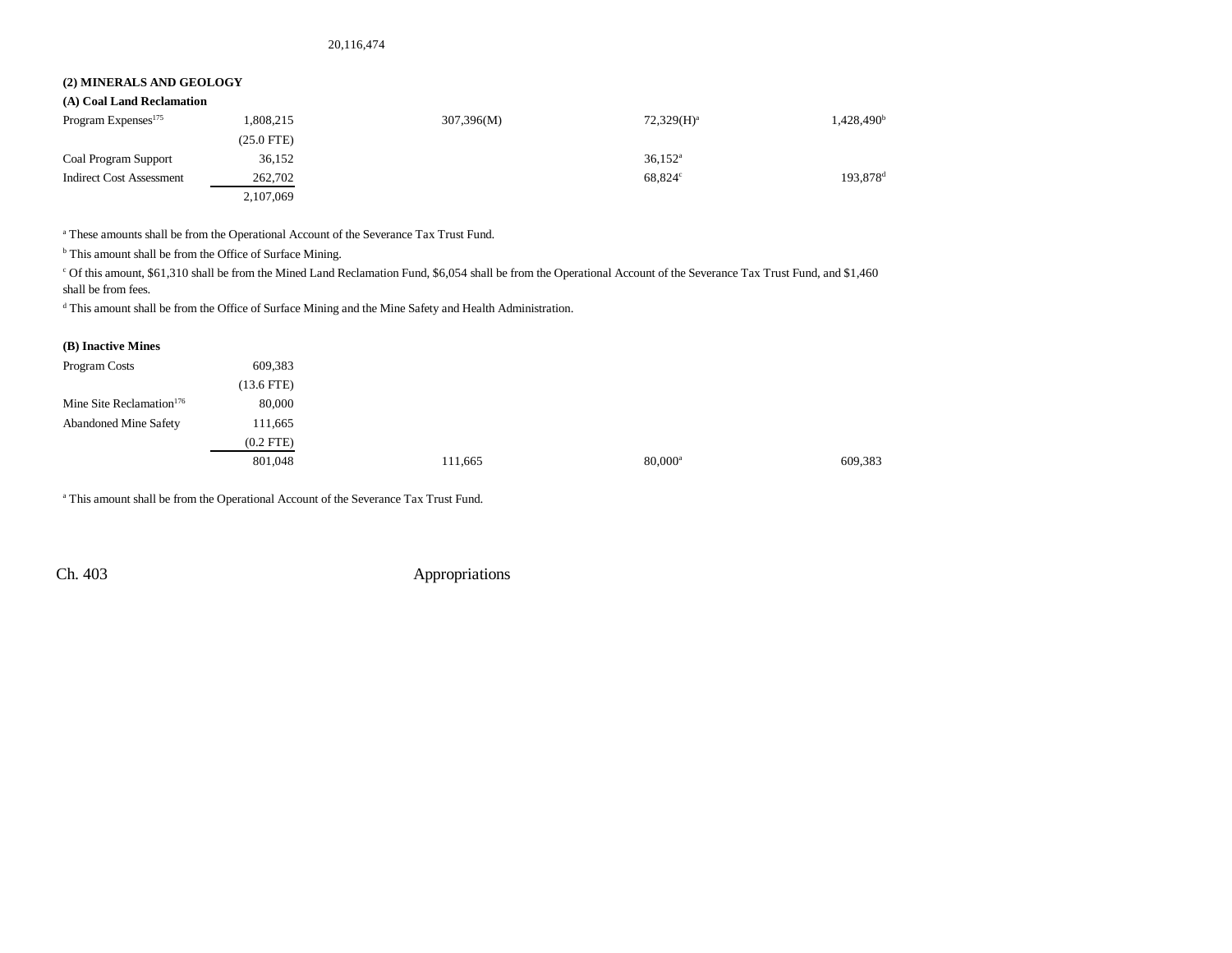|                           |                           |              |                                               | APPROPRIATION FROM |                                         |                             |                       |                                |
|---------------------------|---------------------------|--------------|-----------------------------------------------|--------------------|-----------------------------------------|-----------------------------|-----------------------|--------------------------------|
|                           | ITEM &<br><b>SUBTOTAL</b> |              | <b>GENERAL</b><br><b>TOTAL</b><br><b>FUND</b> |                    | GENERAL<br><b>FUND</b><br><b>EXEMPT</b> | <b>CASH</b><br><b>FUNDS</b> |                       | <b>FEDERAL</b><br><b>FUNDS</b> |
|                           | \$                        | \$           |                                               | \$                 | \$                                      | \$                          | \$                    | \$                             |
| (C) Minerals              |                           |              |                                               |                    |                                         |                             |                       |                                |
| <b>Personal Services</b>  |                           | 1,571,550    |                                               |                    |                                         |                             |                       |                                |
|                           |                           | $(23.9$ FTE) |                                               |                    |                                         |                             |                       |                                |
| <b>Operating Expenses</b> |                           | 124,848      |                                               |                    |                                         |                             |                       |                                |
|                           |                           | 1,696,398    |                                               | 675,932            |                                         | 990,788 <sup>a</sup>        | $29,678$ <sup>b</sup> |                                |
|                           |                           |              |                                               |                    |                                         |                             |                       |                                |

a Of this amount, \$940,022 shall be from the Mined Land Reclamation Fund and \$50,766 shall be from the Operational Account of the Severance Tax Trust Fund.

<sup>b</sup> This amount shall be from reserves in the Mined Land Reclamation Fund.

| (D) Mines Program            |             |             |                         |             |
|------------------------------|-------------|-------------|-------------------------|-------------|
| Colorado and Federal Mine    |             |             |                         |             |
| <b>Safety Program</b>        | 416,533     | 126,516     | $88,100^{\circ}$        | 201,917     |
|                              |             | $(1.0$ FTE) | $(0.7$ FTE)             | $(3.3$ FTE) |
| <b>Blaster Certification</b> |             |             |                         |             |
| Program <sup>175</sup>       | 100,490     | 17,083(M)   | $4,020(H)$ <sup>b</sup> | 79,387      |
|                              | $(1.0$ FTE) |             |                         |             |
|                              | 517,023     |             |                         |             |

a Of this amount, \$71,500 shall be from the Operational Account of the Severance Tax Trust Fund and \$16,600 shall be from fees.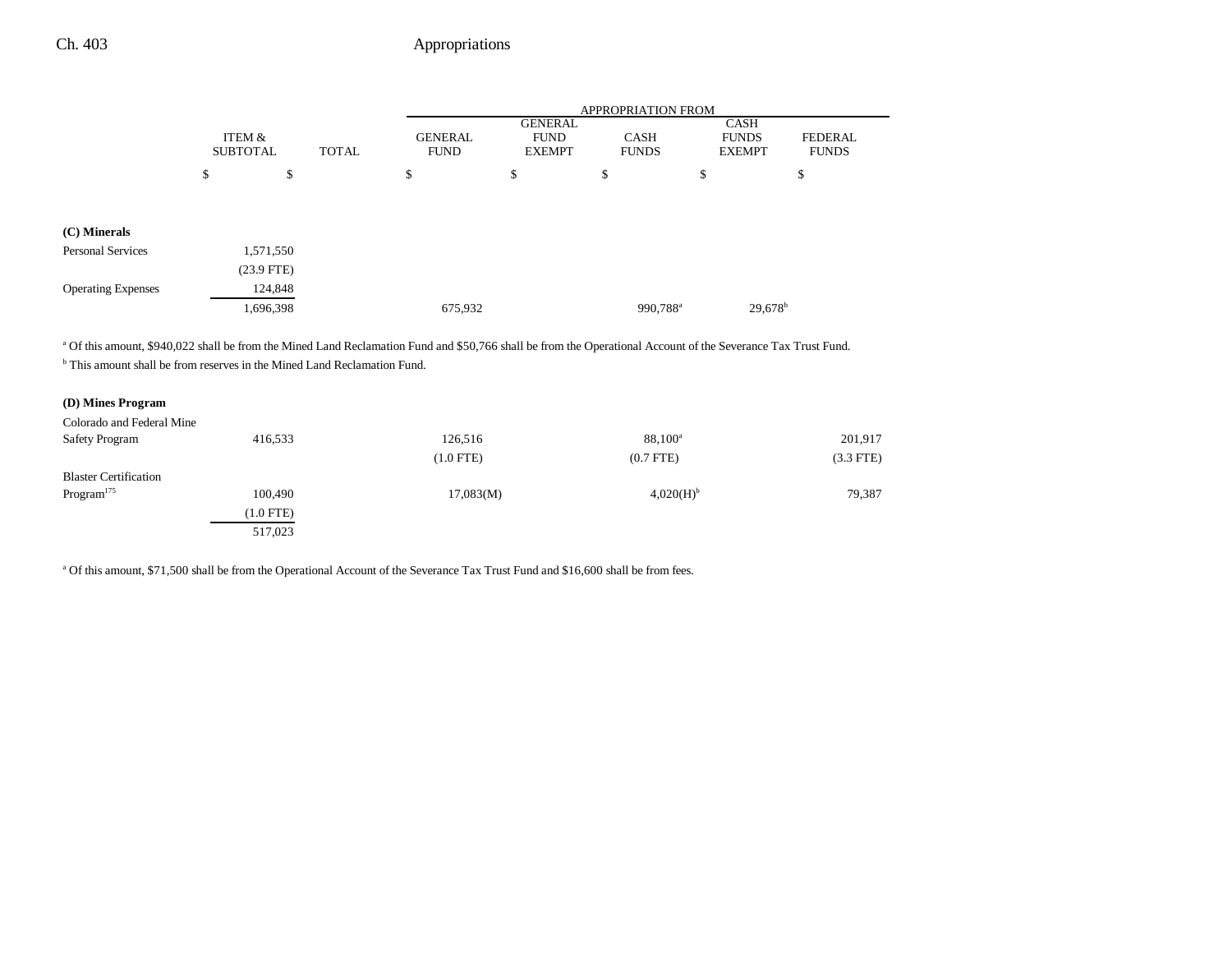| <sup>b</sup> This amount shall be from the Operational Account of the Severance Tax Trust Fund. |           |                                                                                                                                      |                                        |                                          |                       |
|-------------------------------------------------------------------------------------------------|-----------|--------------------------------------------------------------------------------------------------------------------------------------|----------------------------------------|------------------------------------------|-----------------------|
| (E) Emergency Response<br>Costs <sup>177</sup>                                                  | 691,351   |                                                                                                                                      | $200,000^a$                            | 491,351 <sup>b</sup>                     |                       |
| <sup>a</sup> This amount shall be from the Operational Account of the Severance Tax Trust Fund. |           | <sup>b</sup> This amount shall be from reserves in the Emergency Response Cash Fund created under Section 34-32-122(3)(a)(I), C.R.S. |                                        |                                          |                       |
| (F) Severance Tax Projects<br>Mining Regulatory Guide                                           | 50,000    |                                                                                                                                      | 50,000 <sup>a</sup>                    |                                          |                       |
| <sup>a</sup> This amount shall be from the Operational Account of the Severance Tax Trust Fund. |           |                                                                                                                                      |                                        |                                          |                       |
|                                                                                                 |           | 5,862,889                                                                                                                            |                                        |                                          |                       |
| (3) GEOLOGICAL SURVEY                                                                           |           |                                                                                                                                      |                                        |                                          |                       |
| General Fund Programs                                                                           | 439,471   | 439,471<br>$(4.6$ FTE)                                                                                                               |                                        |                                          |                       |
| Cash Funds Programs                                                                             | 2,040,917 |                                                                                                                                      | 1,331,951 <sup>a</sup><br>$(10.6$ FTE) | $708,966(T)$ <sup>b</sup><br>$(6.0$ FTE) |                       |
| Minerals and Fuel Survey                                                                        | 146,113   |                                                                                                                                      | $146,113^{\circ}$<br>$(1.0$ FTE)       |                                          |                       |
| Geological Survey Mapping                                                                       | 183,635   | 91,817(M)<br>$(1.2$ FTE)                                                                                                             |                                        |                                          | 91,818<br>$(1.3$ FTE) |
| La Plata County Geological<br>Mapping                                                           | 100,000   |                                                                                                                                      | $100,000$ <sup>d</sup>                 |                                          |                       |

(1.2 FTE) (1.3 FTE)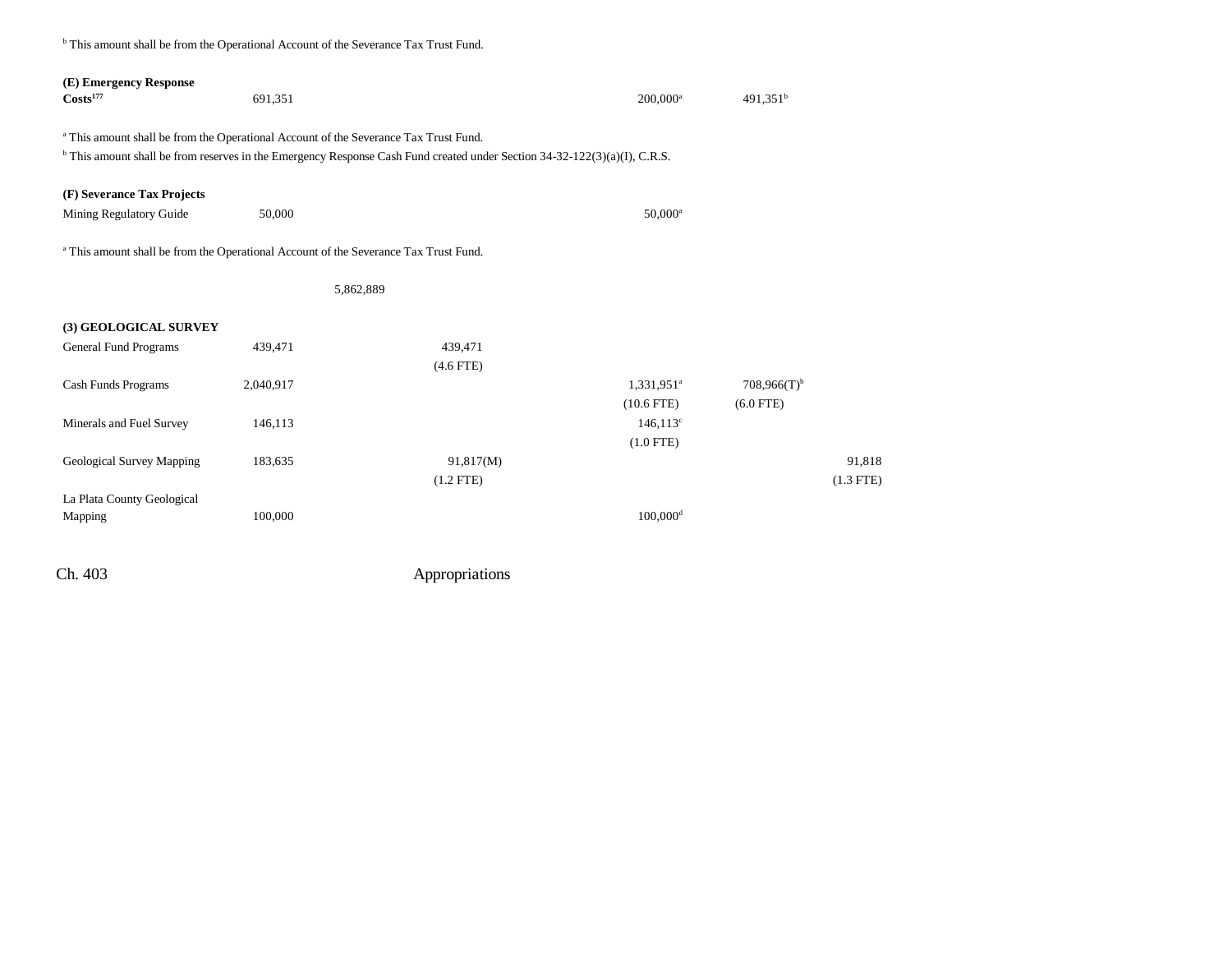|                                |                           | APPROPRIATION FROM |              |                               |                                                |                             |                                              |                                |  |
|--------------------------------|---------------------------|--------------------|--------------|-------------------------------|------------------------------------------------|-----------------------------|----------------------------------------------|--------------------------------|--|
|                                | ITEM &<br><b>SUBTOTAL</b> |                    | <b>TOTAL</b> | <b>GENERAL</b><br><b>FUND</b> | <b>GENERAL</b><br><b>FUND</b><br><b>EXEMPT</b> | <b>CASH</b><br><b>FUNDS</b> | <b>CASH</b><br><b>FUNDS</b><br><b>EXEMPT</b> | <b>FEDERAL</b><br><b>FUNDS</b> |  |
|                                | \$                        | \$                 |              | \$                            | \$                                             | \$                          | \$                                           | \$                             |  |
|                                |                           |                    |              |                               |                                                |                             |                                              |                                |  |
| Colorado Avalanche             |                           |                    |              |                               |                                                |                             |                                              |                                |  |
| <b>Information Center</b>      | 459,529                   |                    |              |                               |                                                | $121,136^e$                 | 313,393 <sup>f</sup>                         | 25,000                         |  |
|                                |                           |                    |              |                               |                                                | $(0.5$ FTE $)$              | $(6.5$ FTE)                                  | $(0.3$ FTE)                    |  |
| <b>Federal Funded Programs</b> | 532,619                   |                    |              |                               |                                                |                             |                                              | 532,619                        |  |
|                                |                           |                    |              |                               |                                                |                             |                                              | $(5.0$ FTE)                    |  |
| <b>Indirect Cost</b>           |                           |                    |              |                               |                                                |                             |                                              |                                |  |
| Assessment                     |                           | 26,666             |              |                               |                                                |                             |                                              | 26,666                         |  |
|                                |                           |                    | 3,928,950    |                               |                                                |                             |                                              |                                |  |

<sup>a</sup> Of this amount, \$1,030,200 shall be from the Operational Account of the Severance Tax Trust Fund and \$301,751 shall be from fees for geological services.

 $^{\rm b}$  This amount shall be from the Department of Transportation and other state agencies.

c Of this amount, \$124,090 shall be from the Operational Account of the Severance Tax Trust Fund and \$22,023 shall be from the Land Board Trust Administration Fund.

d This amount shall be from the Operational Account of the Severance Tax Trust Fund.

e Of this amount, \$116,340 shall be from the Operational Account of the Severance Tax Trust Fund, \$2,000 shall be from the Snowmobile Fund, and \$2,796 shall be from the sale of avalanche products.

f Of this amount, \$262,000(T) shall be from the Department of Transportation and \$51,393 shall be from grants and donations from various sources.

### **(4) OIL AND GAS CONSERVATION COMMISSION**

Personal Services<sup>178</sup> 1,642,393 1,639,459<sup>a</sup> 1,639,459<sup>a</sup> 2,934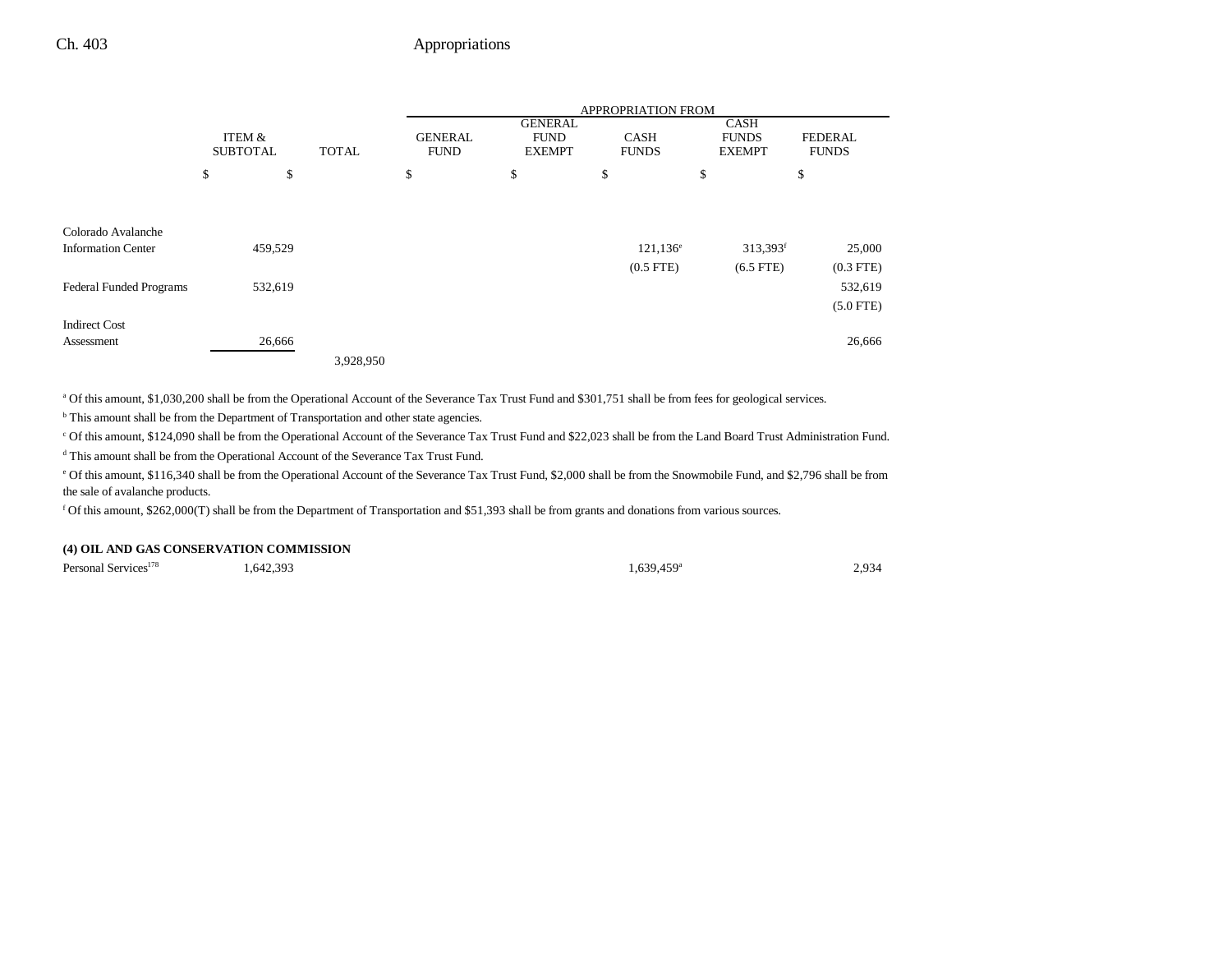|                                     | (28.0 FTE)  |           |                        |                      |             |
|-------------------------------------|-------------|-----------|------------------------|----------------------|-------------|
| <b>Operating Expenses</b>           | 198,778     |           | 198,778 <sup>b</sup>   |                      |             |
| Printing Revolving Fund             | 13,721      |           | $13,721^{\circ}$       |                      |             |
| <b>Indirect Cost Assessment</b>     | 142,051     |           | $134,643^{\rm d}$      |                      | 7,408       |
| Mineral Audits                      | 1,200       |           | $1,200$ <sup>d</sup>   |                      |             |
| Underground Injection               |             |           |                        |                      |             |
| Program                             | 105,346     |           |                        |                      | 105,346     |
|                                     |             |           |                        |                      | $(2.0$ FTE) |
| Accelerated Drilling <sup>179</sup> | 223,490     |           | $223,490^{\circ}$      |                      |             |
|                                     | $(5.0$ FTE) |           |                        |                      |             |
| Well Reclamation and                |             |           |                        |                      |             |
| Plugging and Abandonment            | 220,000     |           | $220,000$ <sup>f</sup> |                      |             |
| <b>Environmental Assistance</b>     |             |           |                        |                      |             |
| Projects                            | 180,000     |           | $180,000$ <sup>f</sup> |                      |             |
| La Plata County Coal Bed            |             |           |                        |                      |             |
| Methane Project                     | 707,230     |           | $707,230$ <sup>f</sup> |                      |             |
| <b>NORTH WASHINGTON WATER</b>       |             |           |                        |                      |             |
| PROJECT <sup>179a</sup>             | 319,384     |           |                        | 319,384 <sup>g</sup> |             |
| Geographic Information              |             |           |                        |                      |             |
| <b>Systems</b>                      | 5,000       |           | $5,000$ <sup>f</sup>   |                      |             |
| Economic Analysis of Oil and        |             |           |                        |                      |             |
| $\rm Gas\,Regulations^{180}$        | 75,000      |           | 75,000 <sup>f</sup>    |                      |             |
|                                     |             | 3,514,209 |                        |                      |             |
|                                     |             | 3,833,593 |                        |                      |             |

<sup>a</sup> Of this amount, \$985,911 shall be from the Oil and Gas Conservation Fund and \$653,548 shall be from the Operational Account of the Severance Tax Trust Fund. b Of this amount, \$187,662 shall be from the Operational Account of the Severance Tax Trust Fund and \$11,116 shall be from the Oil and Gas Conservation Fund.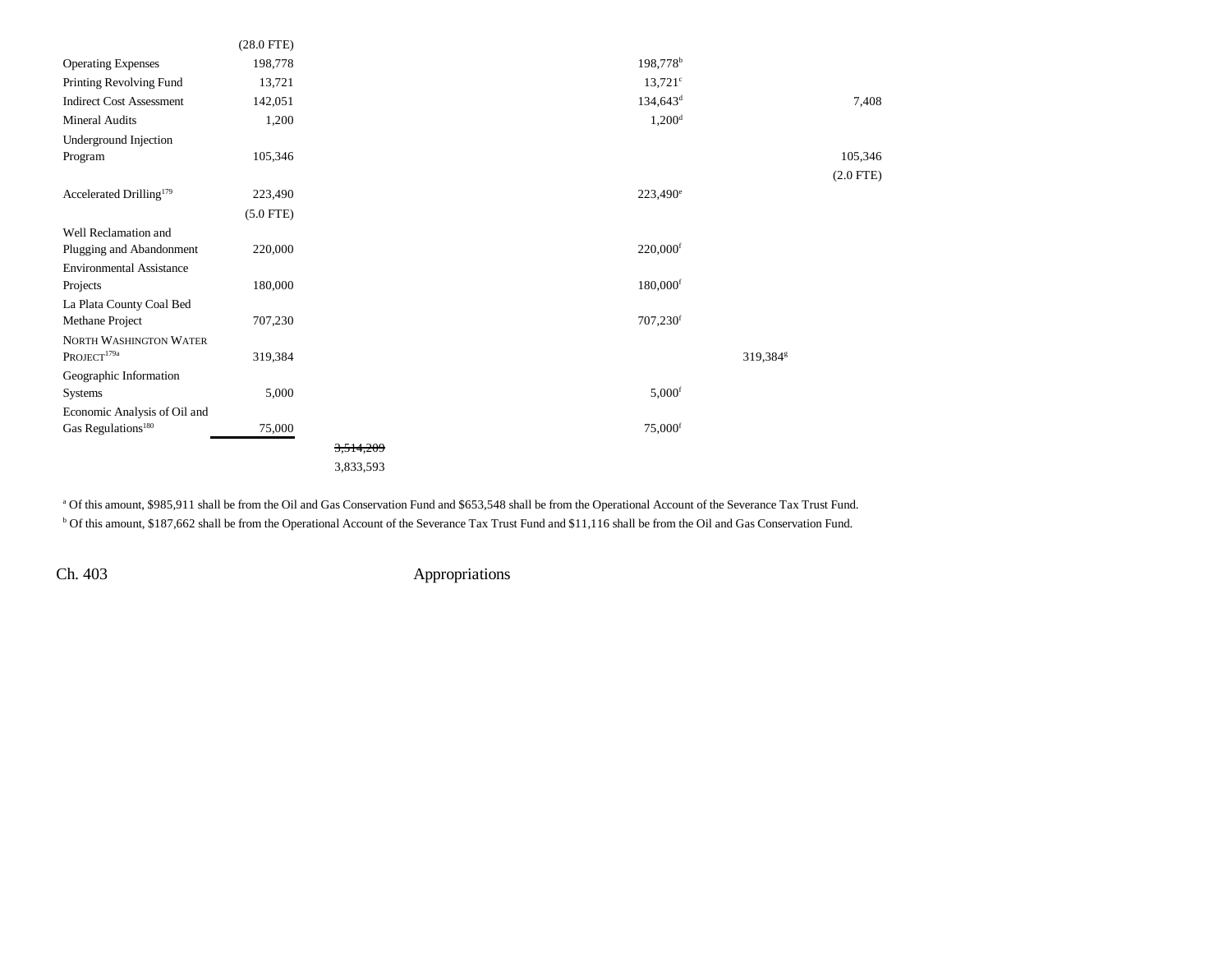|                 |              | APPROPRIATION FROM |                |              |               |                |  |
|-----------------|--------------|--------------------|----------------|--------------|---------------|----------------|--|
|                 |              |                    | <b>GENERAL</b> |              | <b>CASH</b>   |                |  |
| ITEM &          |              | <b>GENERAL</b>     | <b>FUND</b>    | CASH         | <b>FUNDS</b>  | <b>FEDERAL</b> |  |
| <b>SUBTOTAL</b> | <b>TOTAL</b> | <b>FUND</b>        | <b>EXEMPT</b>  | <b>FUNDS</b> | <b>EXEMPT</b> | <b>FUNDS</b>   |  |
|                 |              |                    |                |              |               |                |  |

c This amount shall be from the sale of publications.

d These amounts shall be from the Oil and Gas Conservation Fund.

e Of this amount, \$135,490 shall be from the Oil and Gas Conservation Fund and \$88,000 shall be from the Operational Account of the Severance Tax Trust Fund.

f These amounts shall be from the Operational Account of the Severance Tax Trust Fund.

g OF THIS AMOUNT, \$294,456 SHALL BE FROM RESERVES IN THE ENVIRONMENTAL RESPONSE FUND AND \$24,928 SHALL BE FROM DAMAGE AWARDS.

#### **(5) STATE BOARD OF LAND COMMISSIONERS**

| <b>Personal Services</b>            | 1.660.322       |           | 830.161 <sup>a</sup>  | $830,161^b$         |
|-------------------------------------|-----------------|-----------|-----------------------|---------------------|
|                                     | $(32.0$ FTE $)$ |           |                       |                     |
| <b>Operating Expenses</b>           | 104,830         |           | $52,415^{\circ}$      | $52,415^{\rm b}$    |
| Mineral Audits                      | 41.314          |           | $20,657$ <sup>a</sup> | $20,657^{\rm b}$    |
| Land and Water Management           |                 |           |                       |                     |
| Fund                                | 75,000          |           | $75,000^{\circ}$      |                     |
| Timber Sales Management             | 10,000          |           | $5,000^a$             | 5,000 <sup>b</sup>  |
| <b>Indirect Cost Assessment</b>     | 112.793         |           | 56,396 <sup>a</sup>   | 56,397 <sup>b</sup> |
| <b>State Trust Land Evaluations</b> | 267,554         |           | 133,777 <sup>a</sup>  | $133,777^b$         |
| Trust Asset Management and          |                 |           |                       |                     |
| Analysis                            | 205,000         |           | $102,500^{\circ}$     | $102,500^{\rm b}$   |
|                                     |                 | 2.476.813 |                       |                     |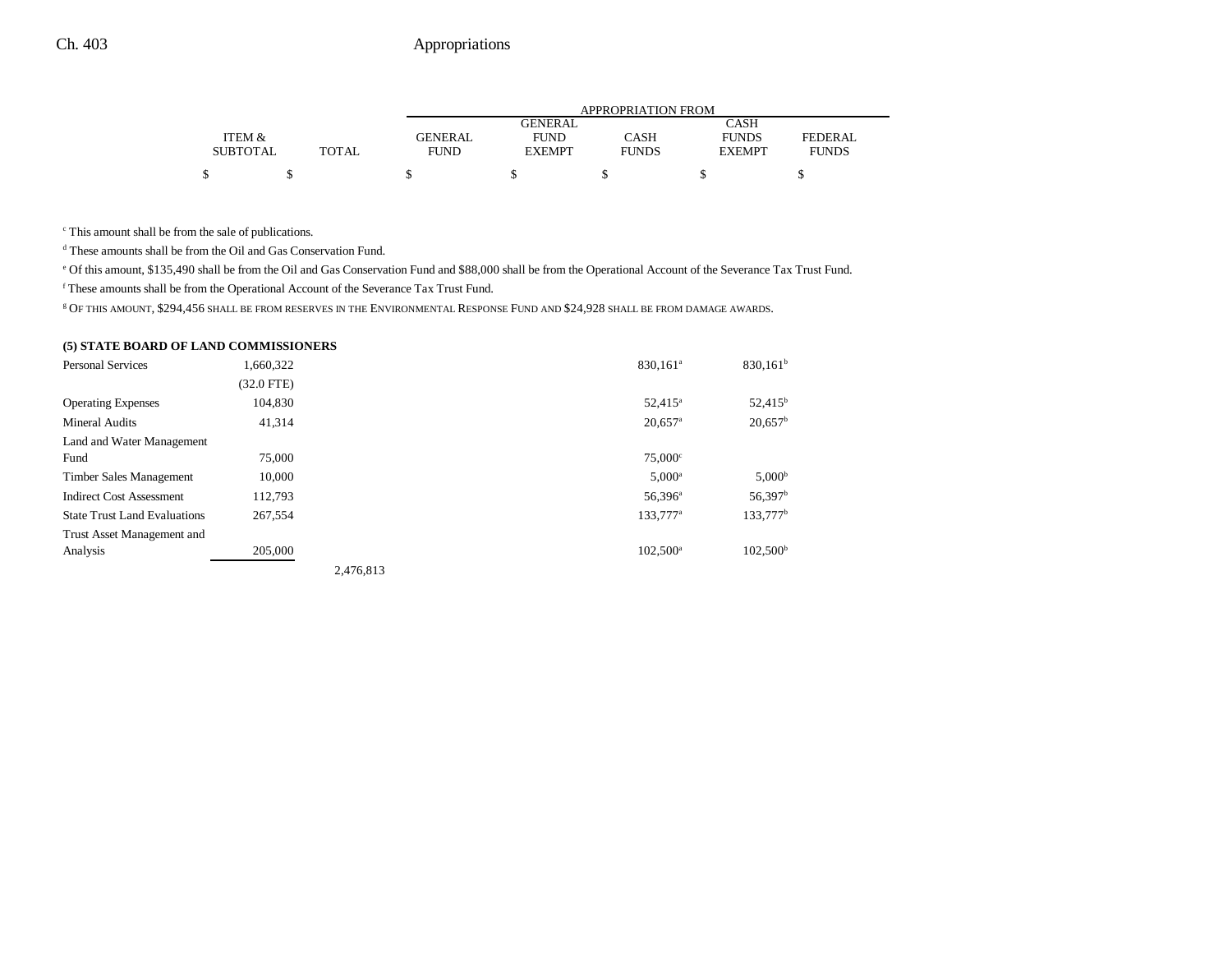a These amounts shall be from the Land Board Trust Administration Fund.

**b** These amounts shall be from the Land Board Trust Administration Fund and are derived from property sales.

c This amount shall be from the Land and Water Management Fund.

#### **(6) PARKS AND OUTDOOR RECREATION**

## **(A) Established State Parks**<sup>181</sup>

| <b>Personal Services</b>        | 9,895,145   | 3,832,107 | $5,218,112^a$          | 812,396 <sup>b</sup> | 32,530 |
|---------------------------------|-------------|-----------|------------------------|----------------------|--------|
|                                 | (180.2 FTE) |           |                        |                      |        |
| <b>Operating Expenses</b>       | 2,217,837   | 27,452    | 2,190,385 <sup>a</sup> |                      |        |
| Utilities                       | 735,118     | 12,000    | $723,118^{n}$          |                      |        |
|                                 | 755,258     |           | 743,258 <sup>a</sup>   |                      |        |
| Seasonal Work Program           | 3,855,038   | 94,025    | 3,761,013 <sup>a</sup> |                      |        |
| <b>Impact Assistance Grants</b> | 34,870      |           | $34,870^{\circ}$       |                      |        |
|                                 | 16,738,008  |           |                        |                      |        |
|                                 | 16,758,148  |           |                        |                      |        |

a These amounts shall be from the Parks and Outdoor Recreation Cash Fund. These amounts may be offset with federal funds for the net operating deficit of Paonia, Vega, Rifle Gap, Crawford, and Navajo State parks available pursuant to a cost-sharing agreement with the United States Bureau of Reclamation. Of this amount, \$10,566 shall be for State Patrol dispatch.

<sup>b</sup> Of this amount, \$505,806 shall be from Lottery proceeds (including reserves from prior years) and is shown for informational purposes only, \$161,590 shall be from the Land Board Internal Improvement Trust Fund and Saline Trust Fund, \$100,000 shall be from the Great Outdoors Colorado Board in support of 2.0 FTE and is shown for informational purposes only, and \$45,000 shall be from the Snowmobile Fund.

#### **(B) New State Parks**

| <b>Personal Services</b> | 318,634    | 209,288 | $17,932^{\circ}$ | $91,414^b$ |
|--------------------------|------------|---------|------------------|------------|
|                          | $7.0$ FTE) |         |                  |            |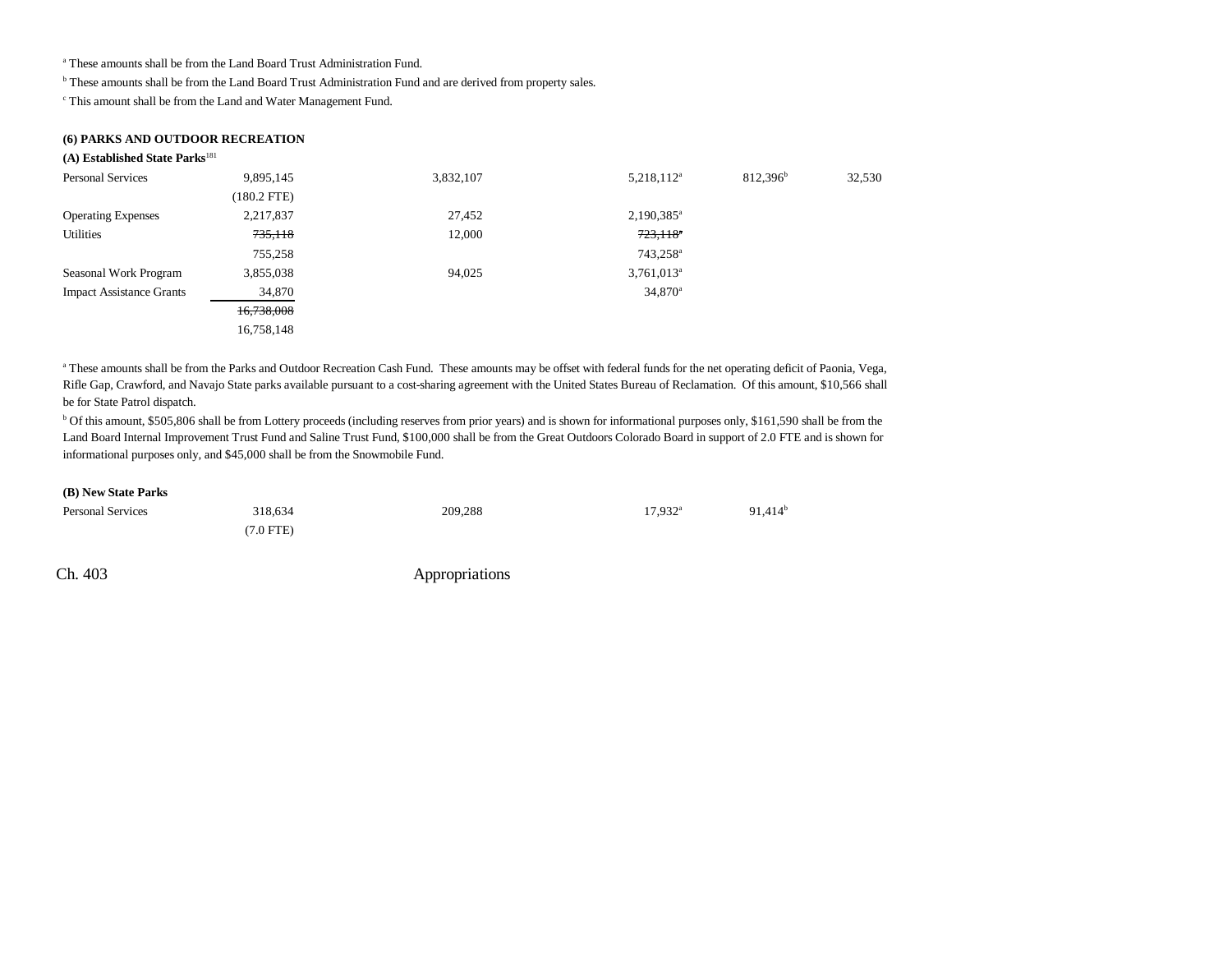|                           |                           |              |                               |                                                | <b>APPROPRIATION FROM</b>   |                                       |                                |  |
|---------------------------|---------------------------|--------------|-------------------------------|------------------------------------------------|-----------------------------|---------------------------------------|--------------------------------|--|
|                           | ITEM &<br><b>SUBTOTAL</b> | <b>TOTAL</b> | <b>GENERAL</b><br><b>FUND</b> | <b>GENERAL</b><br><b>FUND</b><br><b>EXEMPT</b> | <b>CASH</b><br><b>FUNDS</b> | CASH<br><b>FUNDS</b><br><b>EXEMPT</b> | <b>FEDERAL</b><br><b>FUNDS</b> |  |
|                           | \$<br>\$                  |              | \$                            | \$                                             | \$                          | \$                                    | Φ                              |  |
| <b>Operating Expenses</b> | 99,394                    |              | 20,495                        |                                                |                             | 57,779 <sup>a</sup>                   | 21,120 <sup>b</sup>            |  |
| Utilities                 | 40,787                    |              |                               |                                                |                             | $33,300^a$                            | 7,487 <sup>b</sup>             |  |
| Seasonal Work Program     | 131,275                   |              |                               |                                                |                             | 99,882 <sup>a</sup>                   | $31,393^b$                     |  |
|                           | 590,090                   |              |                               |                                                |                             |                                       |                                |  |

a These amounts shall be from the Parks and Outdoor Recreation Cash Fund.

b These amounts shall be from the Great Outdoors Colorado Board and are shown for informational purposes only.

| (C) Great Outdoors Colorado Board Grants <sup>182</sup> |           |                          |
|---------------------------------------------------------|-----------|--------------------------|
| Land and Water Protection                               | 2.460,000 | $2,460,000$ <sup>a</sup> |
|                                                         |           | $(1.3$ FTE)              |
| <b>Enhancements to State Parks</b>                      | 1,250,000 | 1,250,000 <sup>a</sup>   |
| <b>Operations and Maintenance</b>                       | 226,000   | $226,000^a$              |
|                                                         |           | $(2.5$ FTE $)$           |
| <b>Statewide Programs</b>                               | 1.395,000 | 1,395,000 <sup>a</sup>   |
|                                                         |           | $(3.0$ FTE $)$           |
|                                                         | 5,331,000 |                          |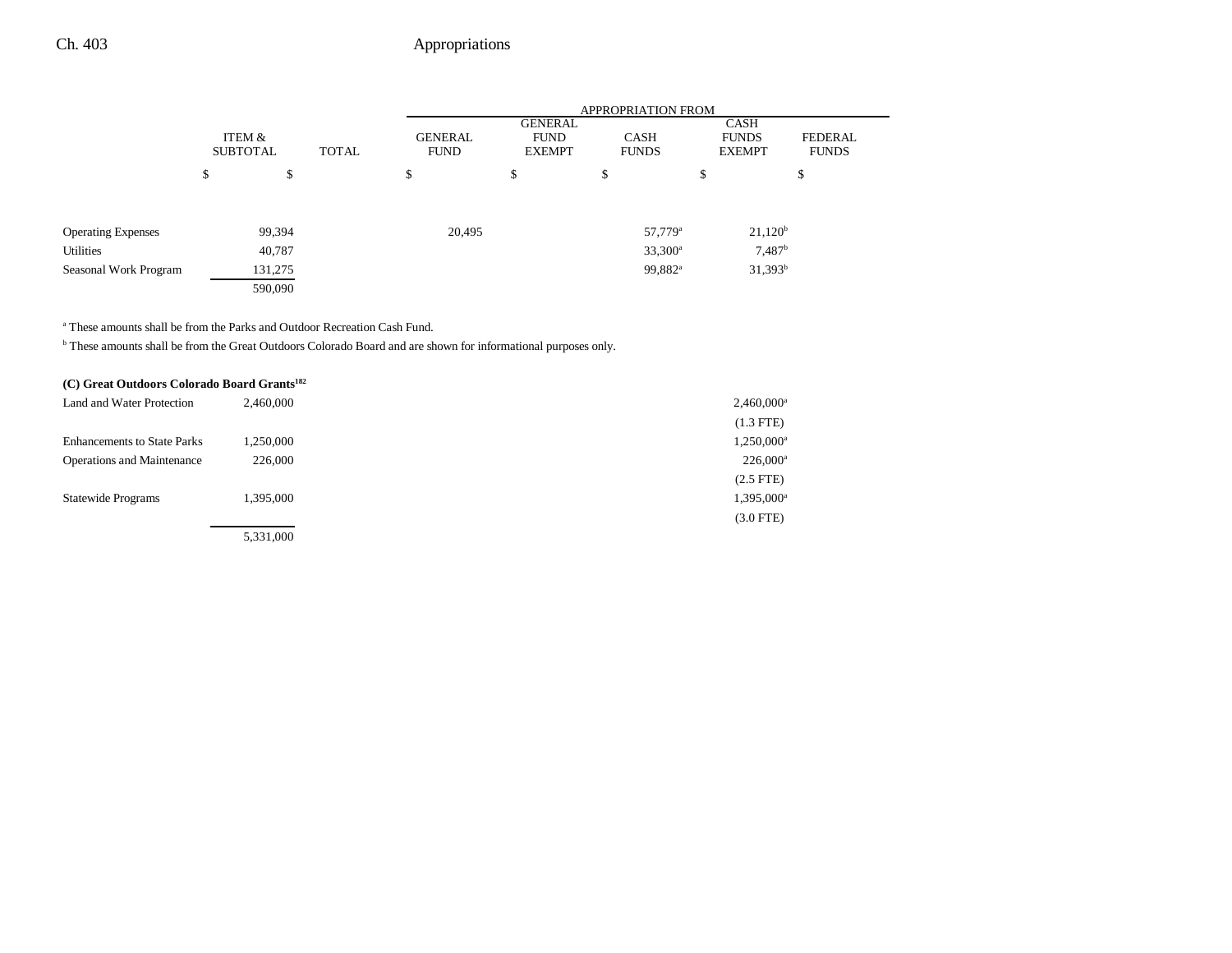<sup>a</sup> These amounts shall be from the Great Outdoors Colorado Board and are shown for informational purposes only. A total grant of \$477,414 is provided for Operations and Maintenance. In addition to the amount shown in this section, this includes \$100,000 in Established State Parks and \$151,414 in New State Parks.

| (D) Special Purpose                |           |                        |                      |
|------------------------------------|-----------|------------------------|----------------------|
| Snowmobile Program                 | 761,226   | $361,226^a$            | 400,000 <sup>b</sup> |
| <b>River Outfitters Regulation</b> | 50,819    | $50,819^{\circ}$       |                      |
| Off-Highway Vehicle                |           |                        |                      |
| Program                            | 176,831   | $176,831$ <sup>d</sup> |                      |
|                                    |           | $(2.0$ FTE)            |                      |
| <b>Federal Grants</b>              | 277,769   |                        | $277,769^e$          |
| <b>Indirect Cost Assessment</b>    | 772,815   | 736,781f               | 36,034               |
| <b>State Trails System</b>         | 36,500    |                        | $36,500^{\rm g}$     |
|                                    | 2,075,960 |                        |                      |

a This amount shall be from the Snowmobile Recreation Fund.

<sup>b</sup> This amount shall be from reserves in the Snowmobile Recreation Fund.

c This amount shall be from the River Outfitters Cash Fund.

d This amount shall be from the Off-highway Vehicle Recreation Fund.

e This amount reflects funds anticipated to be received from the United States Coast Guard and is shown for informational purposes only.

f This amount shall be from the Parks and Outdoor Recreation Cash Fund.

<sup>g</sup> This amount reflects funds anticipated to be received from the United States Department of Transportation and is shown for informational purposes only.

## 24,735,058

24,755,198

**(7) WATER CONSERVATION BOARD**

**(A) Administration**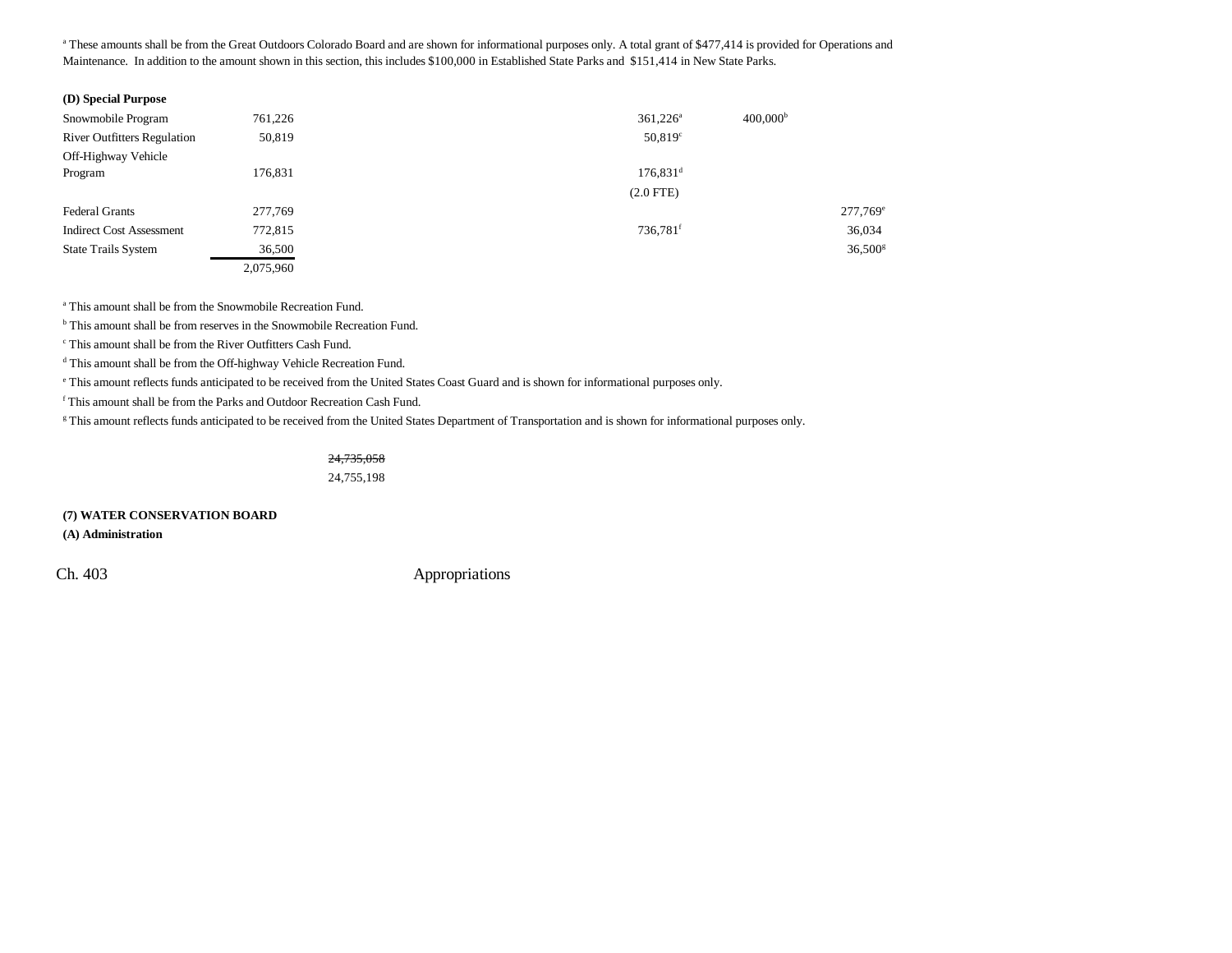|                                     |                 |              |                |                | APPROPRIATION FROM |                        |                |
|-------------------------------------|-----------------|--------------|----------------|----------------|--------------------|------------------------|----------------|
|                                     |                 |              |                | <b>GENERAL</b> |                    | <b>CASH</b>            |                |
|                                     | ITEM &          |              | <b>GENERAL</b> | <b>FUND</b>    | <b>CASH</b>        | <b>FUNDS</b>           | <b>FEDERAL</b> |
|                                     | <b>SUBTOTAL</b> | <b>TOTAL</b> | <b>FUND</b>    | <b>EXEMPT</b>  | <b>FUNDS</b>       | <b>EXEMPT</b>          | <b>FUNDS</b>   |
|                                     | \$<br>\$        |              | \$             | \$             | \$                 | \$                     | \$             |
|                                     |                 |              |                |                |                    |                        |                |
|                                     |                 |              |                |                |                    |                        |                |
| <b>Personal Services</b>            | 2,143,662       |              |                |                |                    |                        |                |
|                                     | $(29.0$ FTE)    |              |                |                |                    |                        |                |
| <b>Operating Expenses</b>           | 90,048          |              |                |                |                    |                        |                |
| <b>Interstate Compacts</b>          | 273,856         |              |                |                |                    |                        |                |
| <b>Western States Water Council</b> |                 |              |                |                |                    |                        |                |
| Dues                                | 25,000          |              |                |                |                    |                        |                |
| Colorado River Decision             |                 |              |                |                |                    |                        |                |
| <b>Support System</b>               | 207,539         |              |                |                |                    |                        |                |
|                                     | $(3.0$ FTE)     |              |                |                |                    |                        |                |
|                                     | 2,740,105       |              | 1,370,052      |                |                    | 1,370,053 <sup>a</sup> |                |

<sup>a</sup> Of this amount, \$1,074,026 shall be from reserves in the Water Conservation Board Construction Fund, and \$296,027(T) shall be from the Wildlife Cash Fund.

## **(B) Special Purpose**

| <b>Federal Emergency</b>        |        |                       |             |
|---------------------------------|--------|-----------------------|-------------|
| <b>Management Assistance</b>    | 89,827 |                       | 89,827      |
|                                 |        |                       | $(1.0$ FTE) |
| Dam Site Inventory              | 4,750  | $4.750^{\circ}$       |             |
| <b>Indirect Cost Assessment</b> | 93,510 | $90.820$ <sup>a</sup> | 2,690       |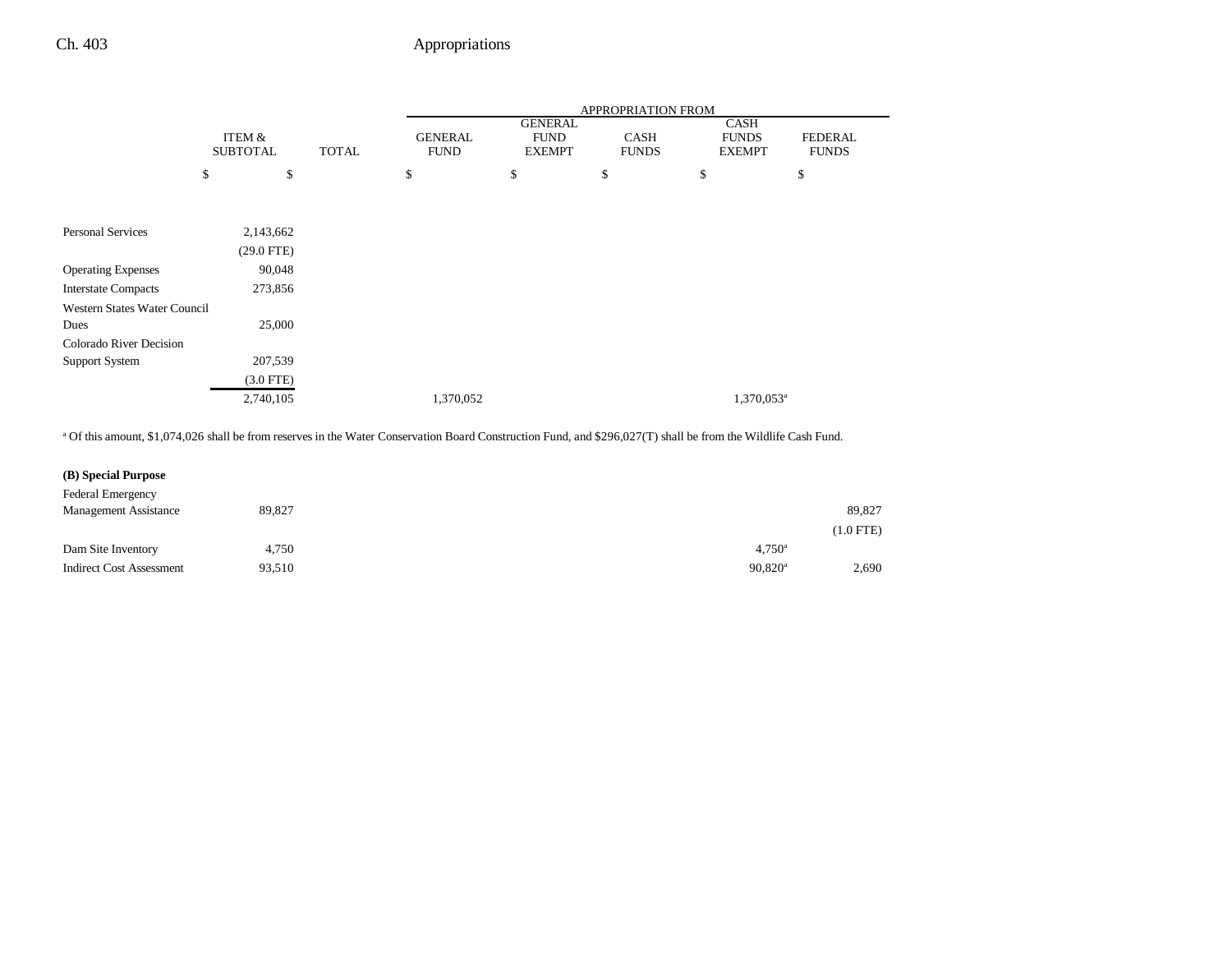| <b>Weather Modification</b> | 7,100       | 7,100 <sup>b</sup> |                      |         |
|-----------------------------|-------------|--------------------|----------------------|---------|
| Water Conservation Program  | 278,018     |                    | 153,018 <sup>a</sup> | 125,000 |
|                             |             |                    | $(2.5$ FTE)          |         |
| Severance Tax Fund          | 275,000     | $275,000^{\circ}$  |                      |         |
| <b>Platte River Basin</b>   |             |                    |                      |         |
| Cooperative Agreement       | 378,036     |                    | $378,036^{\rm d}$    |         |
|                             | $(1.0$ FTE) |                    |                      |         |
|                             | 1,126,241   |                    |                      |         |

a These amounts shall be from reserves in the Water Conservation Board Construction Fund.

 $<sup>b</sup>$  This amount shall be from weather modification permit fees.</sup>

c This amount shall be from the Operational Account of the Severance Tax Trust Fund.

d This amount shall be from the Fish and Wildlife Resources Account in the Water Conservation Board Construction Fund.

#### 3,866,346

# **(8) WATER RESOURCES DIVISION<sup>183</sup>**

| Personal Services <sup>184</sup>         | 12,790,350     | 12,790,350    |                  |                      |
|------------------------------------------|----------------|---------------|------------------|----------------------|
|                                          |                | $(230.6$ FTE) |                  |                      |
| <b>Operating Expenses</b>                | 731,657        | 717,137       | $13,628^{\circ}$ | 892 <sup>b</sup>     |
| Arkansas River Litigation <sup>185</sup> | 511,100        | 511,100       |                  |                      |
| <b>Interstate Compacts</b>               | 57,027         | 57,027        |                  |                      |
| Water Data Bank                          | 259,738        | 209,973       | $44.736^{\circ}$ | $5,029$ <sup>d</sup> |
|                                          | $(5.0$ FTE)    |               |                  |                      |
| <b>Satellite Monitoring System</b>       | 328,679        | 230,662       | $94.359^{\circ}$ | $3,658$ <sup>f</sup> |
|                                          | $(2.0$ FTE $)$ |               |                  |                      |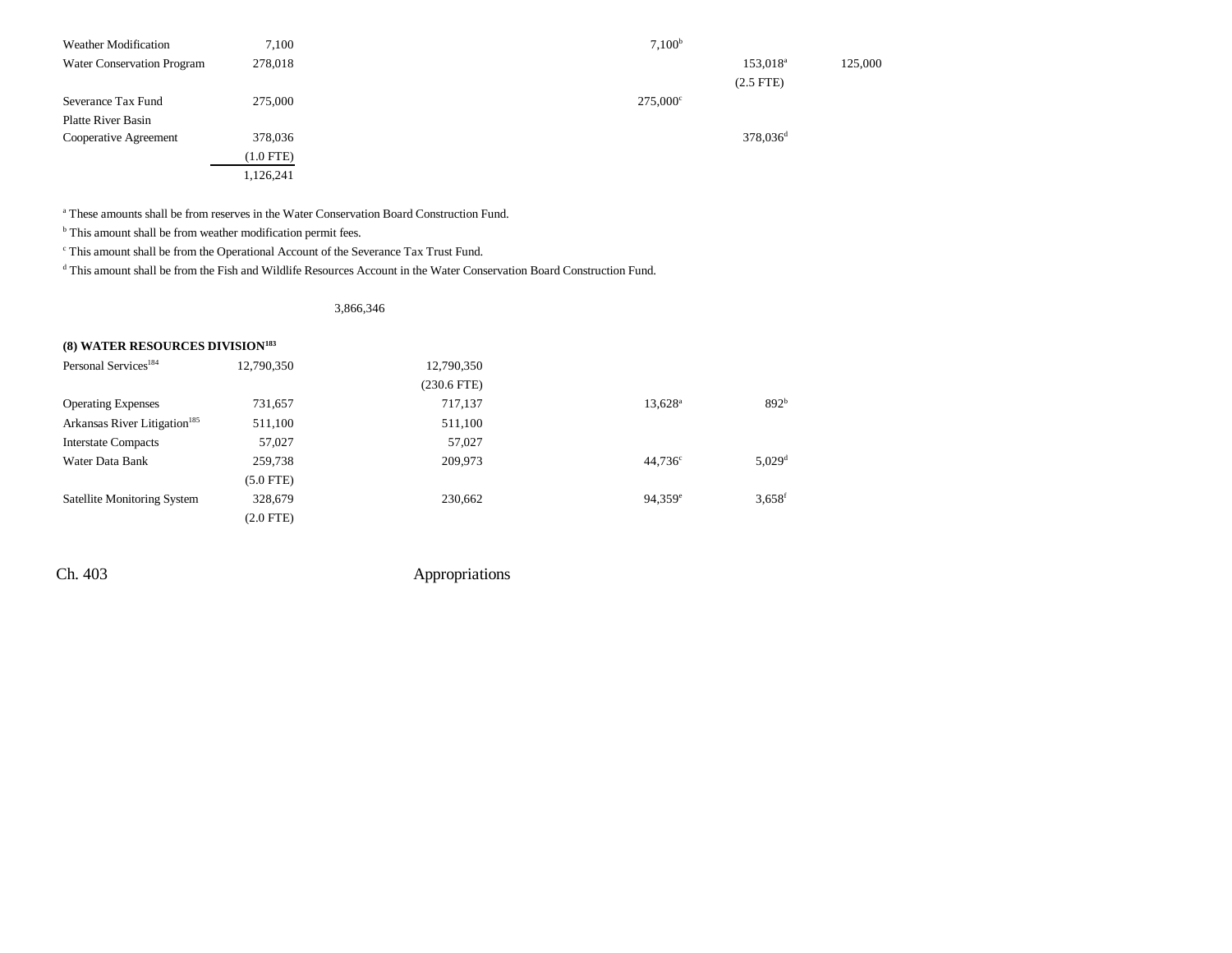|                                 |                           |              |                               |                                                | <b>APPROPRIATION FROM</b>   |                                              |                                |
|---------------------------------|---------------------------|--------------|-------------------------------|------------------------------------------------|-----------------------------|----------------------------------------------|--------------------------------|
|                                 | ITEM &<br><b>SUBTOTAL</b> | <b>TOTAL</b> | <b>GENERAL</b><br><b>FUND</b> | <b>GENERAL</b><br><b>FUND</b><br><b>EXEMPT</b> | <b>CASH</b><br><b>FUNDS</b> | <b>CASH</b><br><b>FUNDS</b><br><b>EXEMPT</b> | <b>FEDERAL</b><br><b>FUNDS</b> |
|                                 | \$<br>\$                  |              | \$                            | \$                                             | \$                          | \$                                           | \$                             |
|                                 |                           |              |                               |                                                |                             |                                              |                                |
| Ground Water Management         | 450,000                   |              |                               |                                                | 399,260 <sup>g</sup>        | $50,740^{\rm h}$                             |                                |
|                                 | $(6.0$ FTE)               |              |                               |                                                |                             |                                              |                                |
| <b>Indirect Cost Assessment</b> | 23,611                    |              |                               |                                                | $22,659$ <sup>i</sup>       |                                              | 952                            |
| Augmentation of Water for       |                           |              |                               |                                                |                             |                                              |                                |
| Sand and Gravel Extraction      | 35,000                    |              |                               |                                                | $35,000^{\circ}$            |                                              |                                |
| Dam Emergency Repair            | 50,000                    |              |                               |                                                |                             | $50,000^k$                                   |                                |
| Federal Grant                   | 11,500                    |              |                               |                                                |                             |                                              | 11,500 <sup>1</sup>            |
| Colorado River Decision         |                           |              |                               |                                                |                             |                                              |                                |
| <b>Support System</b>           | 214,812                   |              | 107,406                       |                                                |                             | $107,406^k$                                  |                                |
|                                 | $(1.0$ FTE)               |              |                               |                                                |                             |                                              |                                |
|                                 |                           | 15,463,474   |                               |                                                |                             |                                              |                                |

a Of this amount, \$8,364 shall be from the Publication Cash Fund and \$5,264 shall be from the Groundwater Publication Fund.

b This amount shall be from reserves in the Publication Cash Fund.

c This amount shall be from the Water Data Bank Cash Fund.

d This amount shall be from reserves in the Water Data Bank Cash Fund.

 $^\mathrm{e}$  This amount shall be from the Satellite Monitoring System Cash Fund.

 $^{\rm f}$  This amount shall be from reserves in the Satellite Monitoring System Cash Fund.

<sup>g</sup> This amount shall be from the Groundwater Management Cash Fund.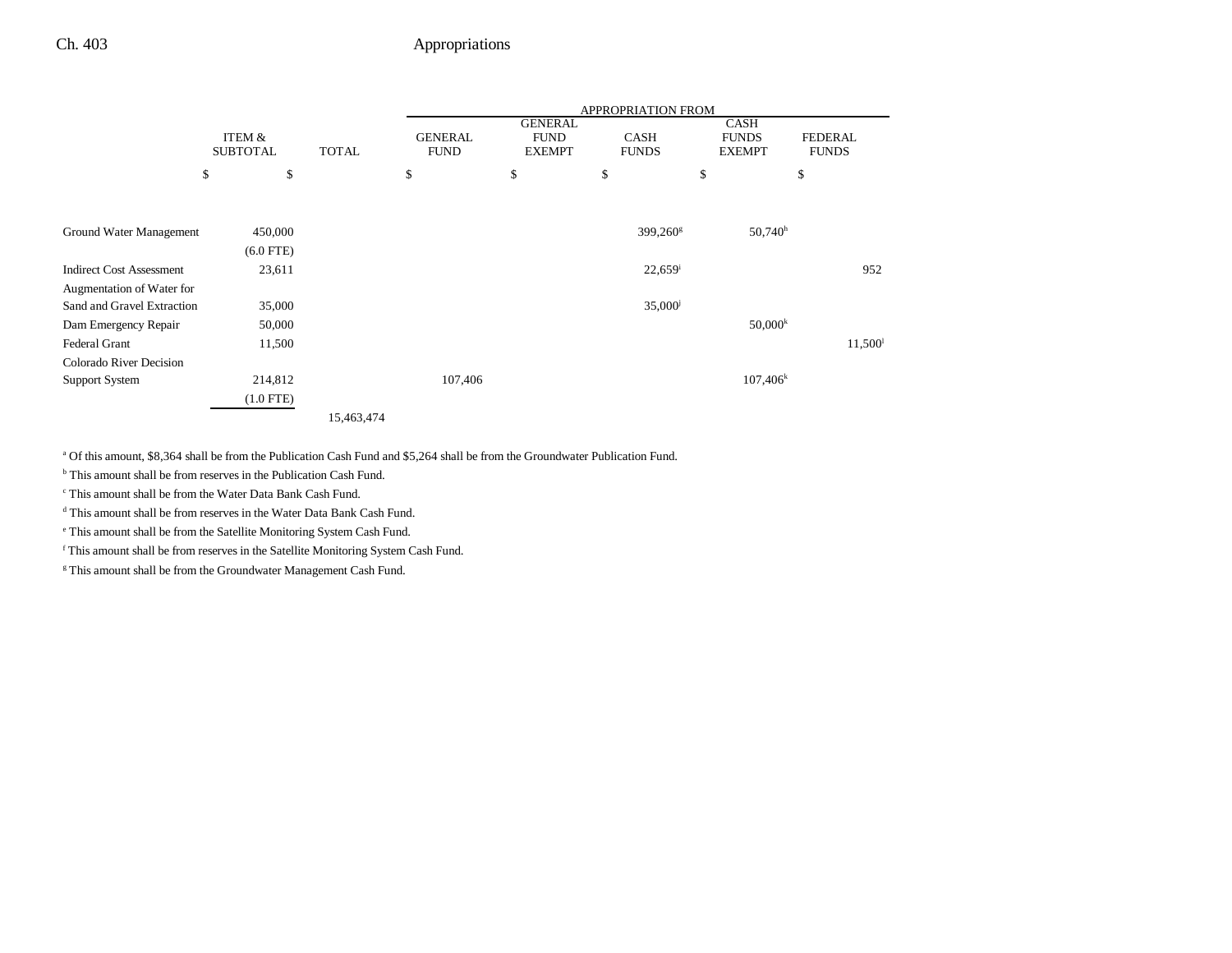h This amount shall be from reserves in the Groundwater Management Cash Fund.

i This amount shall be from various sources of cash funds.

 $j$  This amount shall be from the Gravel Pit Lakes Augmentation Fund.

k These amounts shall be from reserves in the Water Conservation Board Construction Fund.

<sup>1</sup> This amount reflects funds anticipated to be received from the United States Bureau of Reclamation and is shown for informational purposes only.

# **(9) DIVISION OF WILDLIFE186, 187, 188, 189, 190**

#### **(A) Habitat and Species Management**

| (1) Wildlife Habitat Personal |               |
|-------------------------------|---------------|
| Services                      | 5,564,436     |
|                               | $(116.9$ FTE) |
| <b>Operating Expenses</b>     | 3,074,744     |
| (2) Wildlife Species Personal |               |
| Services                      | 1,706,243     |
|                               | $(27.8$ FTE)  |
| <b>Operating Expenses</b>     | 570,440       |
|                               | 10,915,863    |

a This amount shall be from the from the Wildlife Cash Fund.

b This amount shall be from the Nongame Wildlife Voluntary Contribution Fund.

#### **(B) Wildlife Related Recreation**

| 3.603.060    |
|--------------|
| $(64.7$ FTE) |
| 4.535.191    |
|              |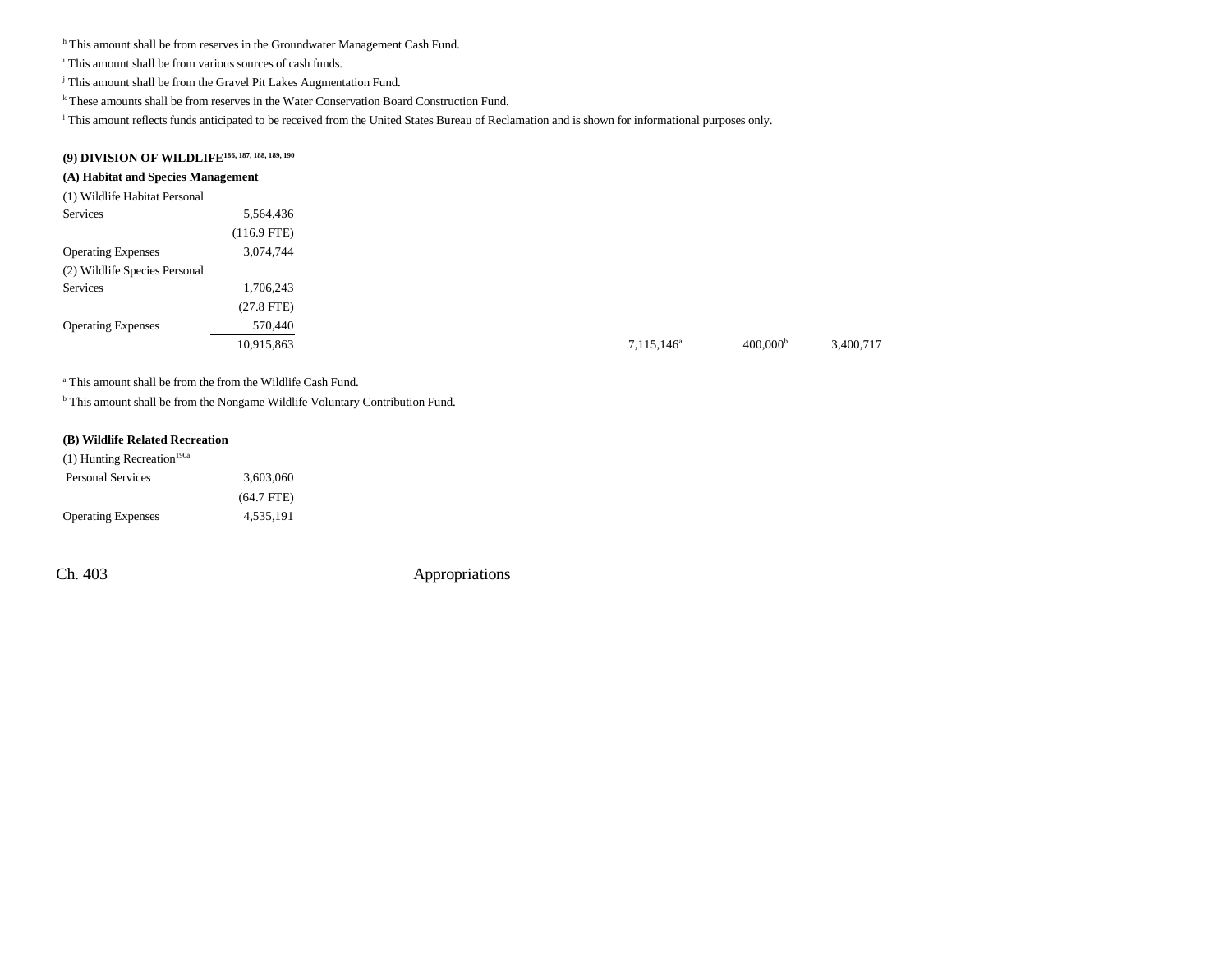|                           |                                      |              | APPROPRIATION FROM            |                                                |                         |                                       |                                |  |  |
|---------------------------|--------------------------------------|--------------|-------------------------------|------------------------------------------------|-------------------------|---------------------------------------|--------------------------------|--|--|
|                           | <b>ITEM &amp;</b><br><b>SUBTOTAL</b> | <b>TOTAL</b> | <b>GENERAL</b><br><b>FUND</b> | <b>GENERAL</b><br><b>FUND</b><br><b>EXEMPT</b> | CASH<br><b>FUNDS</b>    | CASH<br><b>FUNDS</b><br><b>EXEMPT</b> | <b>FEDERAL</b><br><b>FUNDS</b> |  |  |
|                           | \$<br>\$                             |              | \$                            | \$                                             | \$                      | \$<br>\$                              |                                |  |  |
|                           |                                      |              |                               |                                                |                         |                                       |                                |  |  |
| (2) Fishing Recreation    |                                      |              |                               |                                                |                         |                                       |                                |  |  |
| <b>Personal Services</b>  | 5,932,925                            |              |                               |                                                |                         |                                       |                                |  |  |
|                           | $(138.4$ FTE)                        |              |                               |                                                |                         |                                       |                                |  |  |
| <b>Operating Expenses</b> | 2,738,080                            |              |                               |                                                |                         |                                       |                                |  |  |
| (3) Watchable Wildlife    |                                      |              |                               |                                                |                         |                                       |                                |  |  |
| <b>Personal Services</b>  | 403,698                              |              |                               |                                                |                         |                                       |                                |  |  |
|                           | $(5.7$ FTE)                          |              |                               |                                                |                         |                                       |                                |  |  |
| <b>Operating Expenses</b> | 100,793                              |              |                               |                                                |                         |                                       |                                |  |  |
| (4) Law Enforcement       |                                      |              |                               |                                                |                         |                                       |                                |  |  |
| <b>Personal Services</b>  | 2,240,811                            |              |                               |                                                |                         |                                       |                                |  |  |
|                           | $(41.2$ FTE)                         |              |                               |                                                |                         |                                       |                                |  |  |
| <b>Operating Expenses</b> | 391,028                              |              |                               |                                                |                         |                                       |                                |  |  |
| (5) Licensing             |                                      |              |                               |                                                |                         |                                       |                                |  |  |
| <b>Personal Services</b>  | 1,110,163                            |              |                               |                                                |                         |                                       |                                |  |  |
|                           | $(13.7$ FTE)                         |              |                               |                                                |                         |                                       |                                |  |  |
| <b>Operating Expenses</b> | 891,502                              |              |                               |                                                |                         |                                       |                                |  |  |
|                           | 21,947,251                           |              |                               |                                                | 18,231,137 <sup>a</sup> |                                       | 3,716,114                      |  |  |

a Of this amount, \$18,229,463 shall be from the from the Wildlife Cash Fund and \$1,674 shall be from the Search and Rescue Fund.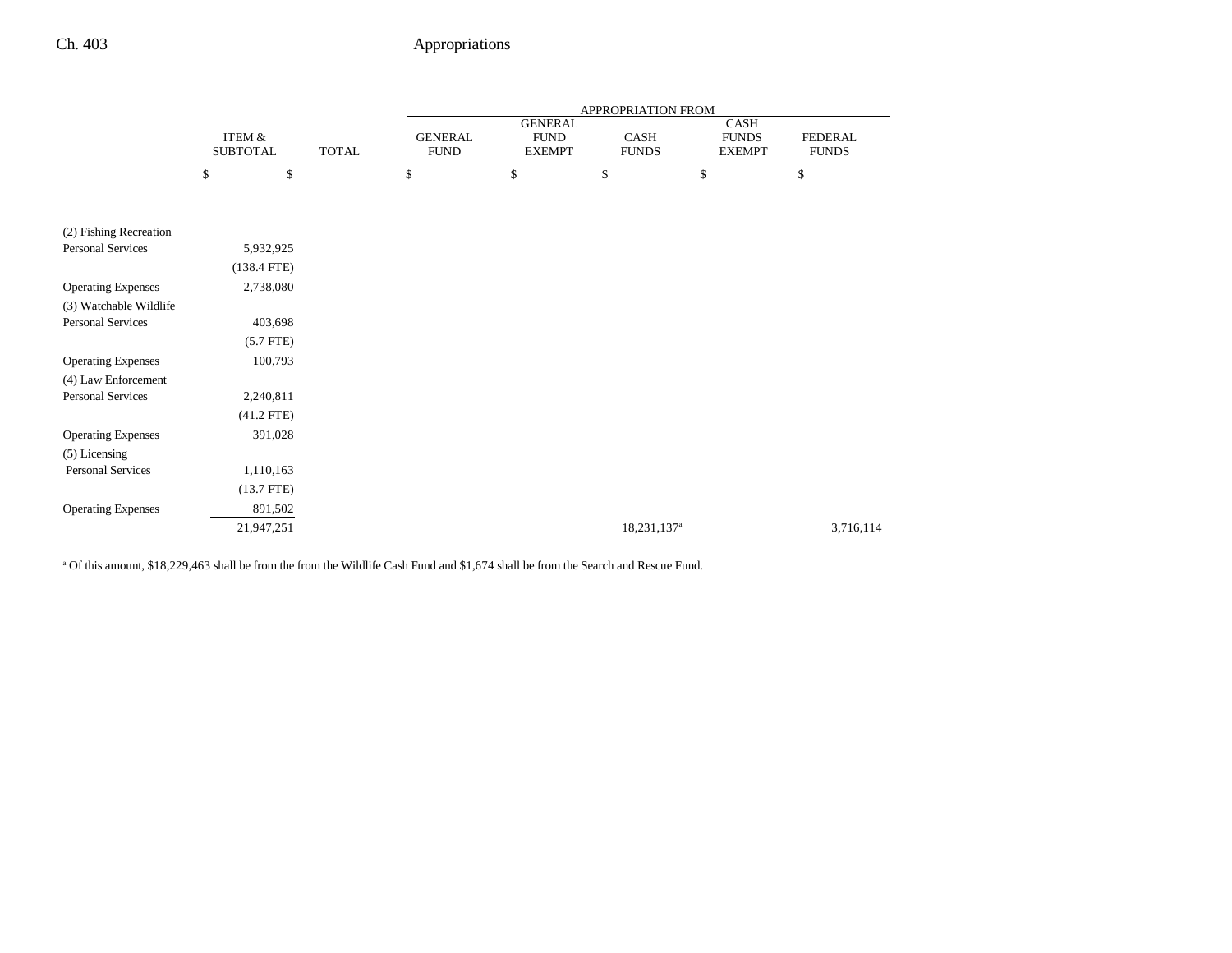| (C) Wildlife Education and Information |                 |
|----------------------------------------|-----------------|
| (1) Wildlife Education                 |                 |
| <b>Personal Services</b>               | 1,900,935       |
|                                        | $(31.6$ FTE)    |
| <b>Operating Expenses</b>              | 962,236         |
| (2) Wildlife Information               |                 |
| <b>Personal Services</b>               | 963,104         |
|                                        | $(17.2$ FTE)    |
| <b>Operating Expenses</b>              | 1,208,205       |
| (3) Customer Service                   |                 |
| <b>Personal Services</b>               | 3,389,974       |
|                                        | $(78.6$ FTE $)$ |
| <b>Operating Expenses</b>              | 555,903         |
|                                        | 8,980,357       |

<sup>a</sup> Of this amount, \$7,776,759 shall be from the from the Wildlife Cash Fund and \$502,572 shall be from subscription revenues from Colorado Outdoors Magazine. <sup>b</sup> This amount shall be from gifts, donations, and reimbursements deposited into the Wildlife Management Public Education Account created pursuant to Section 33-1-112(3.5), C.R.S.

## **(D) Responsive Management**

| (1) Public Policy         |              |  |
|---------------------------|--------------|--|
| <b>Personal Services</b>  | 885,585      |  |
|                           | $(12.6$ FTE) |  |
| <b>Operating Expenses</b> | 789,098      |  |
| (2) Human Resources       |              |  |
| <b>Personal Services</b>  | 2.764.743    |  |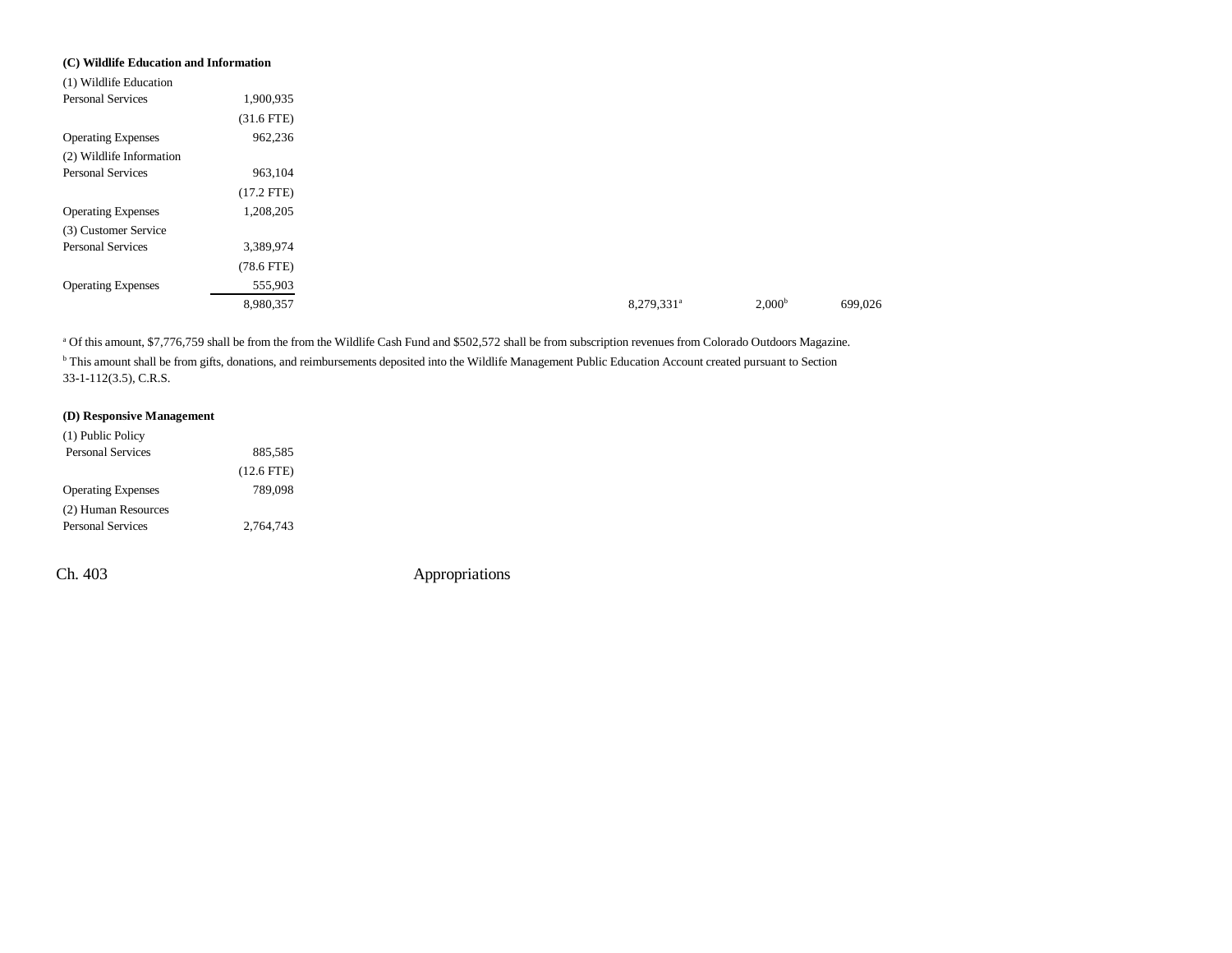|                               |                           |    |              | APPROPRIATION FROM            |                                                |                             |                                              |                                |
|-------------------------------|---------------------------|----|--------------|-------------------------------|------------------------------------------------|-----------------------------|----------------------------------------------|--------------------------------|
|                               | ITEM &<br><b>SUBTOTAL</b> |    | <b>TOTAL</b> | <b>GENERAL</b><br><b>FUND</b> | <b>GENERAL</b><br><b>FUND</b><br><b>EXEMPT</b> | <b>CASH</b><br><b>FUNDS</b> | <b>CASH</b><br><b>FUNDS</b><br><b>EXEMPT</b> | <b>FEDERAL</b><br><b>FUNDS</b> |
|                               | \$                        | \$ |              | \$                            | \$                                             | \$                          | \$                                           | \$                             |
|                               |                           |    |              |                               |                                                |                             |                                              |                                |
|                               |                           |    |              |                               |                                                |                             |                                              |                                |
|                               | $(43.3$ FTE)              |    |              |                               |                                                |                             |                                              |                                |
| <b>Operating Expenses</b>     | 1,741,784                 |    |              |                               |                                                |                             |                                              |                                |
| (3) Internal Systems Personal |                           |    |              |                               |                                                |                             |                                              |                                |
| Services                      | 5,722,355                 |    |              |                               |                                                |                             |                                              |                                |
|                               | $(122.4$ FTE)             |    |              |                               |                                                |                             |                                              |                                |
| <b>Operating Expenses</b>     | 2,842,128                 |    |              |                               |                                                |                             |                                              |                                |
|                               | 14,745,693                |    |              |                               |                                                | 14,587,939 <sup>a</sup>     |                                              | 157,754                        |

a Of this amount, \$14,586,613 shall be from the from the Wildlife Cash Fund and \$1,326 shall be from the Search and Rescue Fund.

## **(E) Special Purpose**

| Wildlife Commission      |           |               |
|--------------------------|-----------|---------------|
| Discretionary Fund       | 250,000   | $250,000^a$   |
| Indirect Cost Assessment | 2.979.144 | $2.979.144^a$ |
|                          | 3.229.144 |               |

a These amounts shall be from the Wildlife Cash Fund.

**(F) Great Outdoors Colorado Board Grants191**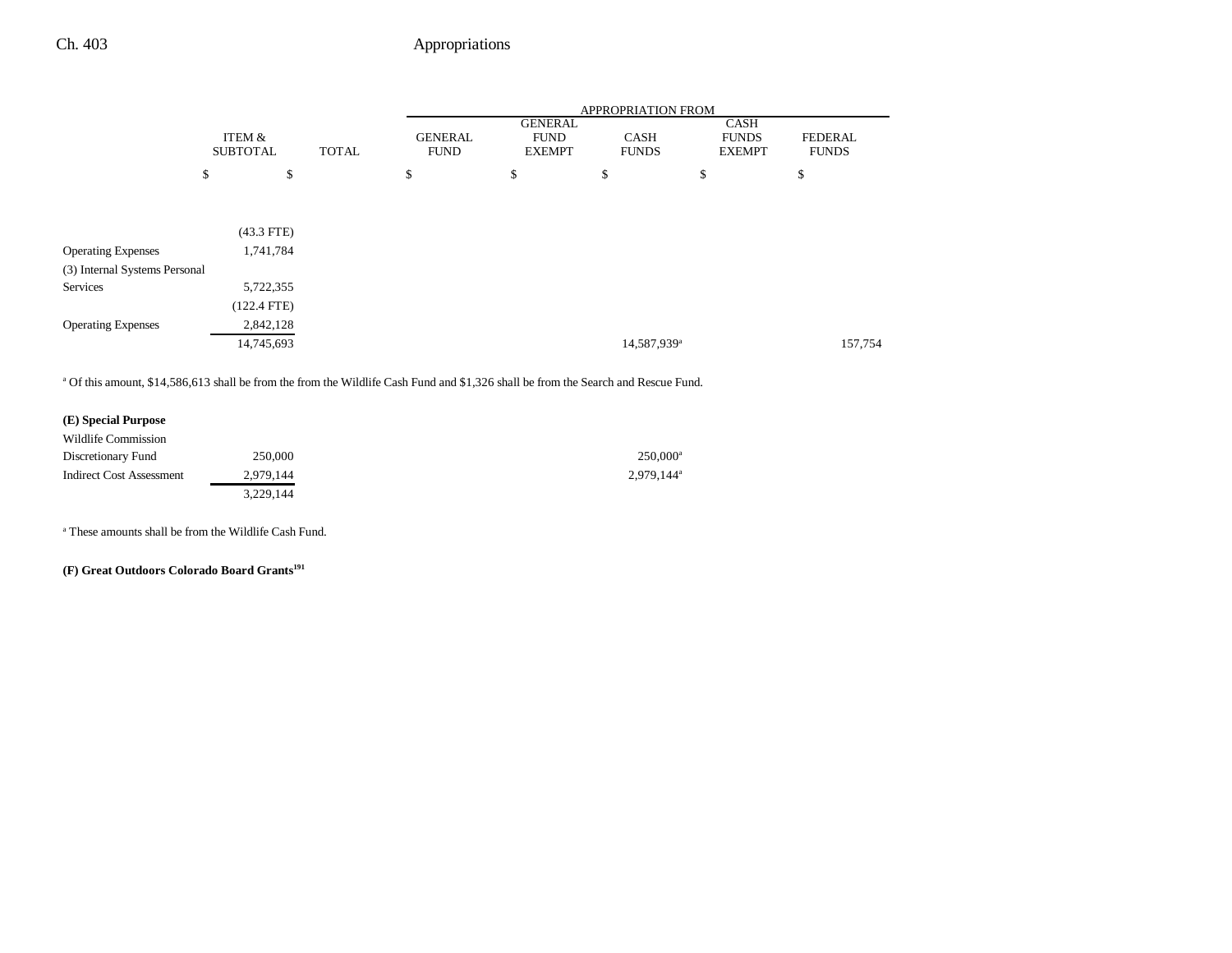| <b>Habitat and Species</b>         |           |                        |
|------------------------------------|-----------|------------------------|
| Management                         | 2,781,130 | 2,781,130 <sup>a</sup> |
|                                    |           | $(22.8$ FTE)           |
| <b>Wildlife Related Recreation</b> | 140,000   | $140,000^a$            |
|                                    |           | $(1.1$ FTE)            |
| Wildlife Education and             |           |                        |
| Information                        | 510,000   | 510,000 <sup>a</sup>   |
|                                    |           | $(6.1$ FTE)            |
|                                    | 3,431,130 |                        |

a These amounts shall be from the Great Outdoors Colorado Board and are shown for informational purposes only.

63,249,438

| (10) SOIL CONSERVATION BOARD  |             |         |                     |                 |
|-------------------------------|-------------|---------|---------------------|-----------------|
| <b>Personal Services</b>      | 325,362     | 312,420 |                     | $12,942(T)^{a}$ |
|                               | $(6.0$ FTE) |         |                     |                 |
| <b>Operating Expenses</b>     | 35,125      | 34,412  |                     | $713(T)^{a}$    |
| Distributions to Soil         |             |         |                     |                 |
| <b>Conservation Districts</b> | 391,714     | 391,714 |                     |                 |
| Assistance to Local           |             |         |                     |                 |
| Government                    | 31,146      | 31,146  |                     |                 |
| <b>Matching Grants to</b>     |             |         |                     |                 |
| Districts <sup>192</sup>      | 500,000     | 500,000 |                     |                 |
| Irrigation/Conservation       |             |         |                     |                 |
| Program                       | 149,437     | 40,652  | 73,194 <sup>b</sup> | 35,591          |
|                               | $(3.0$ FTE) |         |                     |                 |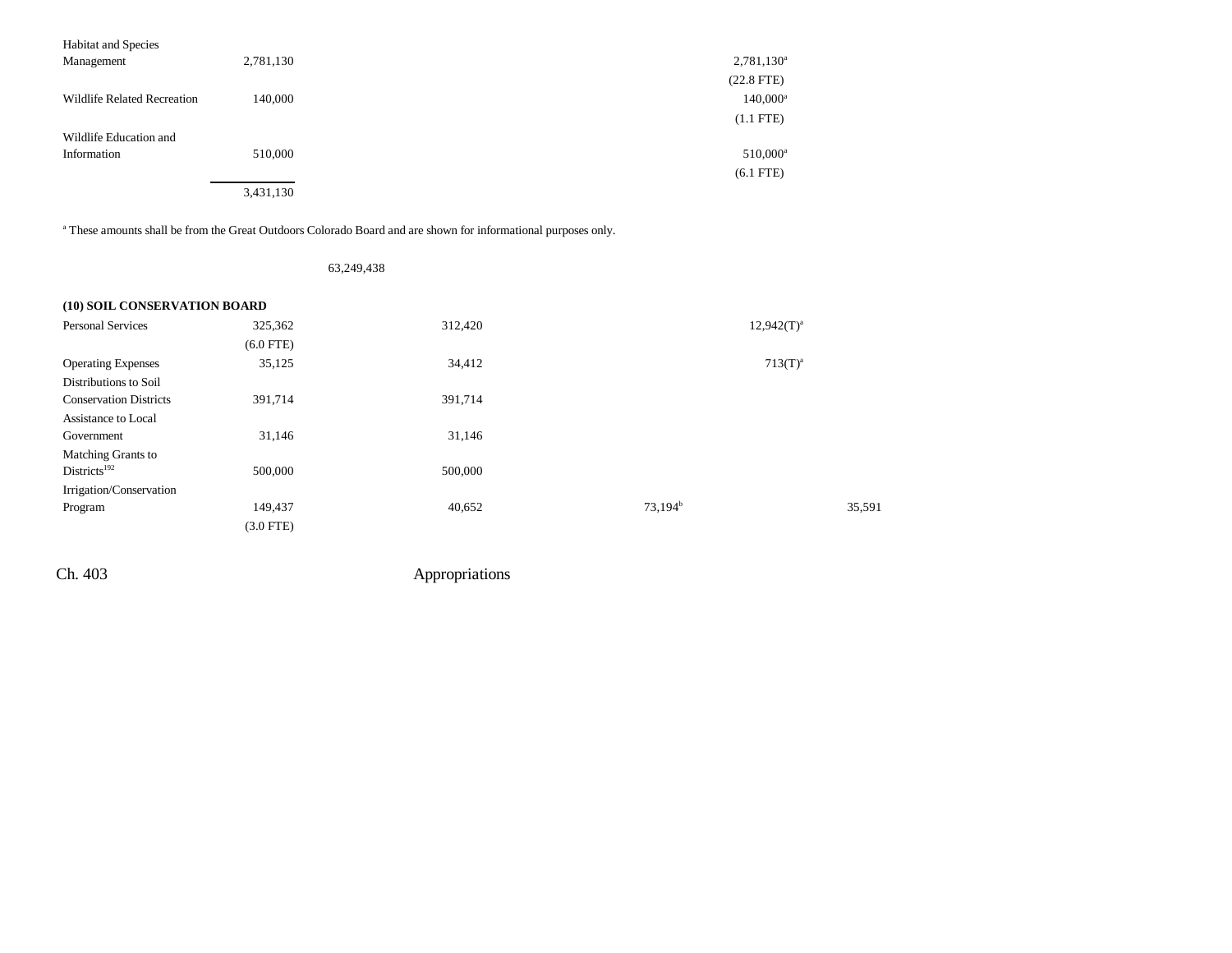|                         |                           |         |              | <b>APPROPRIATION FROM</b>     |                                                |                             |                                       |              |                |
|-------------------------|---------------------------|---------|--------------|-------------------------------|------------------------------------------------|-----------------------------|---------------------------------------|--------------|----------------|
|                         | ITEM &<br><b>SUBTOTAL</b> |         | <b>TOTAL</b> | <b>GENERAL</b><br><b>FUND</b> | <b>GENERAL</b><br><b>FUND</b><br><b>EXEMPT</b> | <b>CASH</b><br><b>FUNDS</b> | CASH<br><b>FUNDS</b><br><b>EXEMPT</b> | <b>FUNDS</b> | <b>FEDERAL</b> |
|                         | \$                        | \$      |              | \$                            | \$                                             | \$                          | \$                                    | \$           |                |
|                         |                           |         |              |                               |                                                |                             |                                       |              |                |
| Soil Surveys            |                           | 75,000  |              | 75,000                        |                                                |                             |                                       |              |                |
| Salinity Control Grants |                           | 414,428 |              |                               |                                                |                             |                                       |              | 414,428        |
| <b>Indirect Cost</b>    |                           |         |              |                               |                                                |                             |                                       |              |                |
| Assessment              |                           | 5,263   |              |                               |                                                | 1,949 <sup>b</sup>          |                                       | $344(T)^{a}$ | 2,970          |
|                         |                           |         | 1,927,475    |                               |                                                |                             |                                       |              |                |
|                         |                           |         |              |                               |                                                |                             |                                       |              |                |

a These funds shall be from the Department of Transportation and other state agencies for the Living Snow Fence Program.

 $^{\rm b}$  These funds shall be from fees charged by well pump testing associations.

### **TOTALS PART XIV**

| <b>(NATURAL)</b>             |               |              |                           |                         |                         |
|------------------------------|---------------|--------------|---------------------------|-------------------------|-------------------------|
| $RESOURCES)$ <sup>5, 6</sup> | \$145,462,762 | \$29,538,233 | \$81,850,264"             | <del>\$20,726,661</del> | <del>\$13,347,604</del> |
|                              | \$145,480,650 | \$29,274,084 | \$81,826,536 <sup>a</sup> | $$21.035.965^b$         | \$13,344,065            |

<sup>a</sup> Of this amount, \$4,433,390 is from the Operational Account of the Severance Tax Trust Fund.

 $b$  Of this amount, \$5,796,382 contains a (T) notation.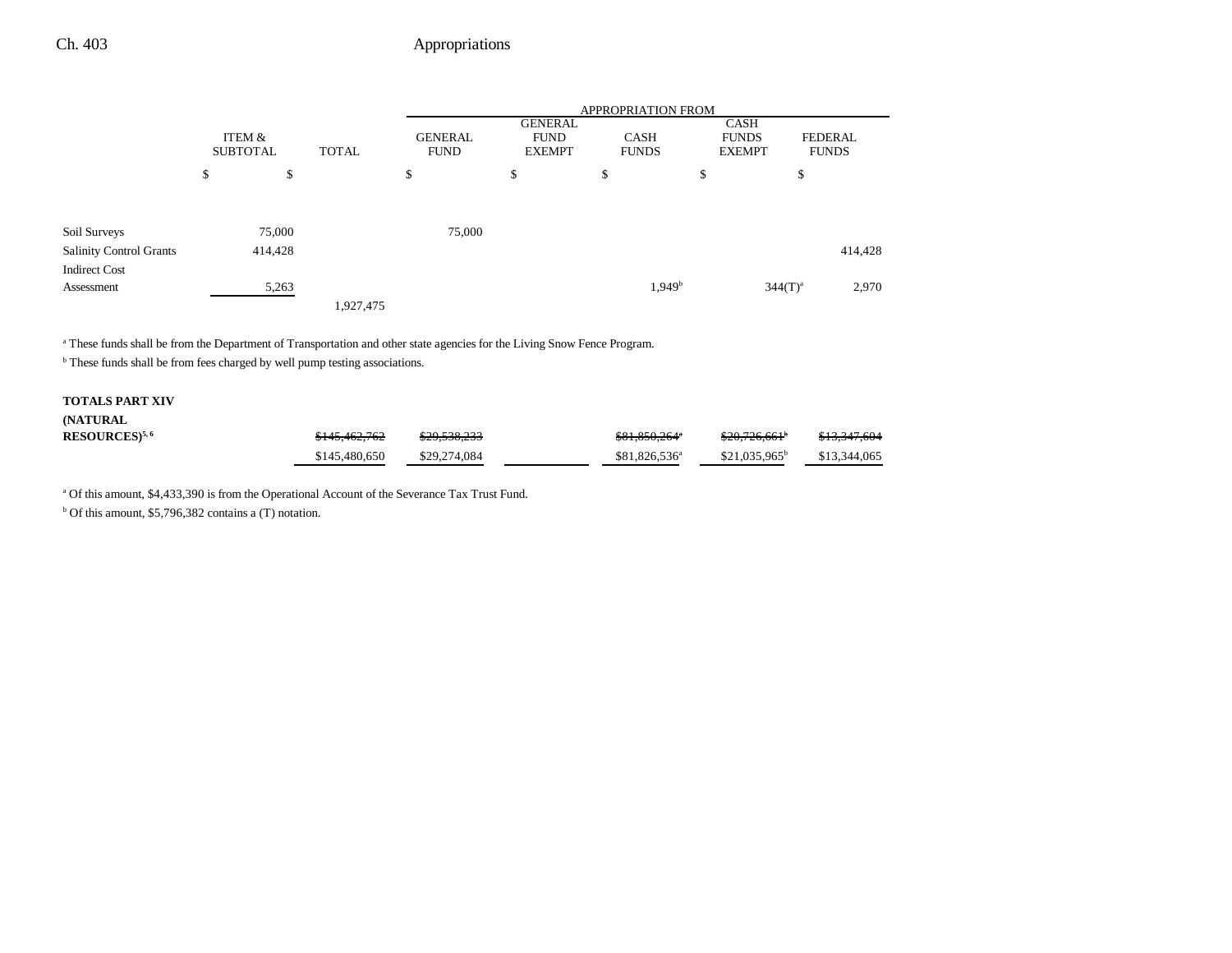**FOOTNOTES** -- The following statements are referenced to the numbered footnotes throughout section 2.

5 (Governor lined through this provision. See L. 99, p. 2245.)

- 6 All Departments, Totals -- The General Assembly requests that copies of all reports requested in other footnotes contained in this act be delivered to the Joint Budget Committee and the majority and minority leadership in each house of the General Assembly. Each principal department of the state shall produce its rules and regulations in an electronic format that is suitable for public access through electronic means. Such rules and regulations in such format shall be submitted to the Office of Legislative Legal Services for publishing on the Internet. It is the intent of the General Assembly that this be done within existing resources.
- 157 Department of Law, Special Purpose, Comprehensive Environmental Response, Compensation and Liability Act Contracts; Department of Natural Resources, Executive Director's Office, Comprehensive Environmental Response, Compensation and Liability Act; and Department of Public Health and Environment, Hazardous Materials and Waste Management Division, Contaminated Site Cleanups -- The departments are requested to cooperate in the preparation of a report detailing each department's expenditures for CERCLA contracts. The report should include a case-by-case itemization of actual, estimated, and requested funding for personal services, contract services, operating expenses, and other costs. The report should be prepared annually and should be submitted with each department's budget request.
- 172 Department of Natural Resources, Executive Director's Office -- It is the intent of the General Assembly that the Department of Natural Resources not combine easily separable funding requests into single decision items. If the Department wishes to request multiple new projects in a single division, each request should be separately justified as a distinct decision item.
- 173 Department of Natural Resources, Executive Director's Office, Information Technology Services, Technology Initiative -- It is the intent of the General Assembly that moneys in this line item be restricted by the State Controller until the Commission on Information Management has reviewed and approved the Department's Year 2000 implementation plan.
- 174 Department of Natural Resources, Executive Director's Office, Information Technology Services, Technology Initiative -- It is the intent of the General Assembly that the Department be allowed to expend these funds in FY 1999-00 or FY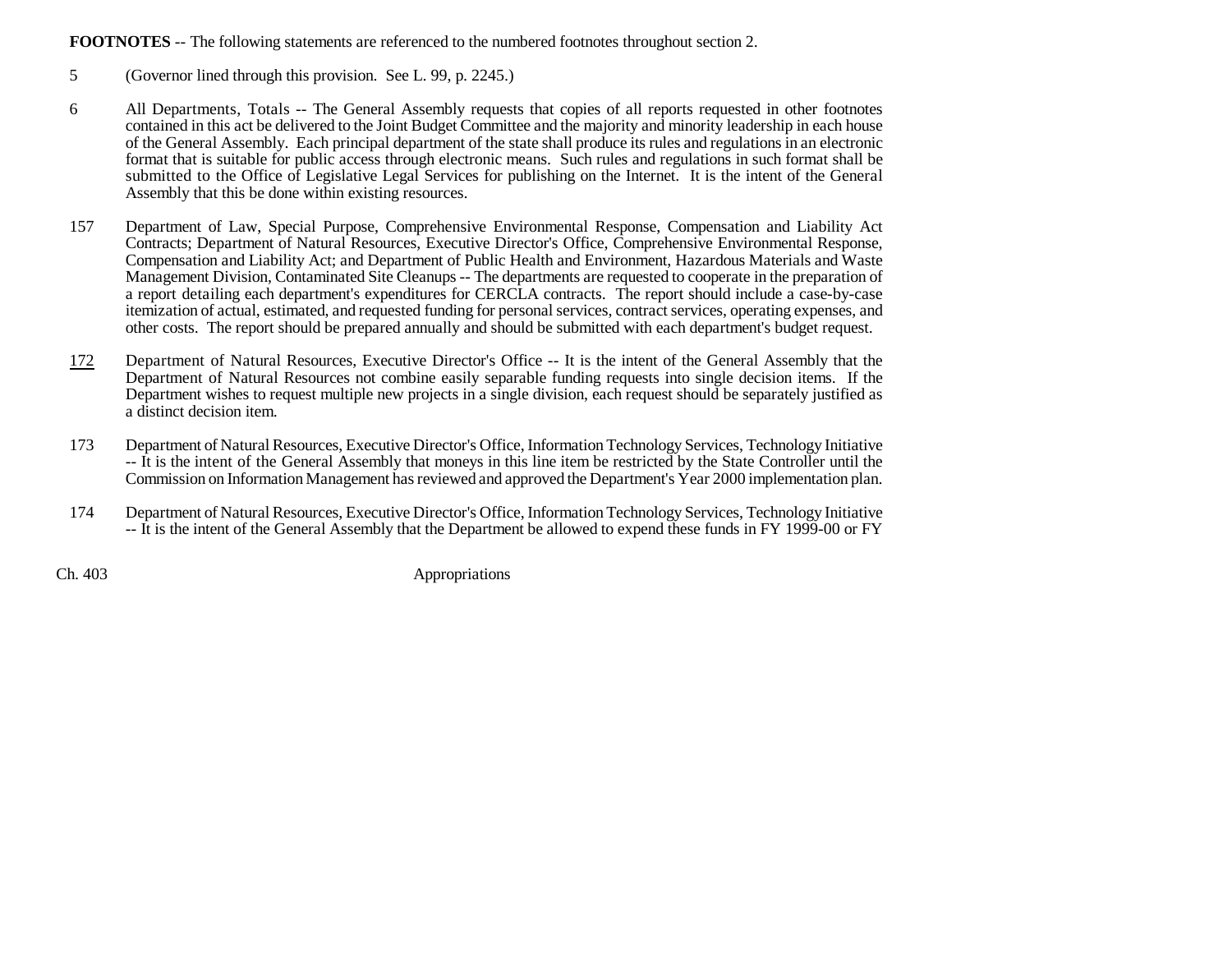|                 |       | APPROPRIATION FROM |               |              |               |              |  |  |
|-----------------|-------|--------------------|---------------|--------------|---------------|--------------|--|--|
|                 |       |                    | GENERAL       |              | CASH          |              |  |  |
| ITEM &          |       | GENERAL            | <b>FUND</b>   | CASH         | <b>FUNDS</b>  | FEDERAL      |  |  |
| <b>SUBTOTAL</b> | TOTAL | <b>FUND</b>        | <b>EXEMPT</b> | <b>FUNDS</b> | <b>EXEMPT</b> | <b>FUNDS</b> |  |  |
|                 |       |                    |               |              |               |              |  |  |

2000-01.

- 175 Department of Natural Resources, Minerals and Geology, Coal Land Reclamation, Program Expenses; and Mines Program, Blaster Certification Program -- It is the intent of the General Assembly that the amount shown in the Cash Funds column shall be combined with the amount in the General Fund column for purposes of determining the match amount for the "M" and "H" Headnotes.
- 176 Department of Natural Resources, Minerals and Geology, Inactive Mines, Mine Site Reclamation -- It is the intent of the General Assembly that these funds shall remain available until completion of the project or the close of FY 2001-02, whichever comes first. At project completion or the end of the three-year period, any unexpended balances shall revert to the Operation Account of the Severance Tax Trust Fund from which they were appropriated.
- 177 Department of Natural Resources, Minerals and Geology, Emergency Response Costs -- This appropriation is for the purpose of responding to environmental emergencies pursuant to Section 34-32-123, C.R.S. The Department is requested to submit a report detailing expenditures made from the Emergency Response Cash Fund, including a brief description of each emergency situation which required fund expenditures. This report should be submitted with the Department's annual budget request.
- 178 Department of Natural Resources, Oil and Gas Conservation Commission, Personal Services -- It is the intent of the General Assembly that in FY 1999-2000 the Oil and Gas Conservation Commission be authorized to use up to \$22,000 from its existing personal services appropriation for the purchase of contract assistance from the Weld County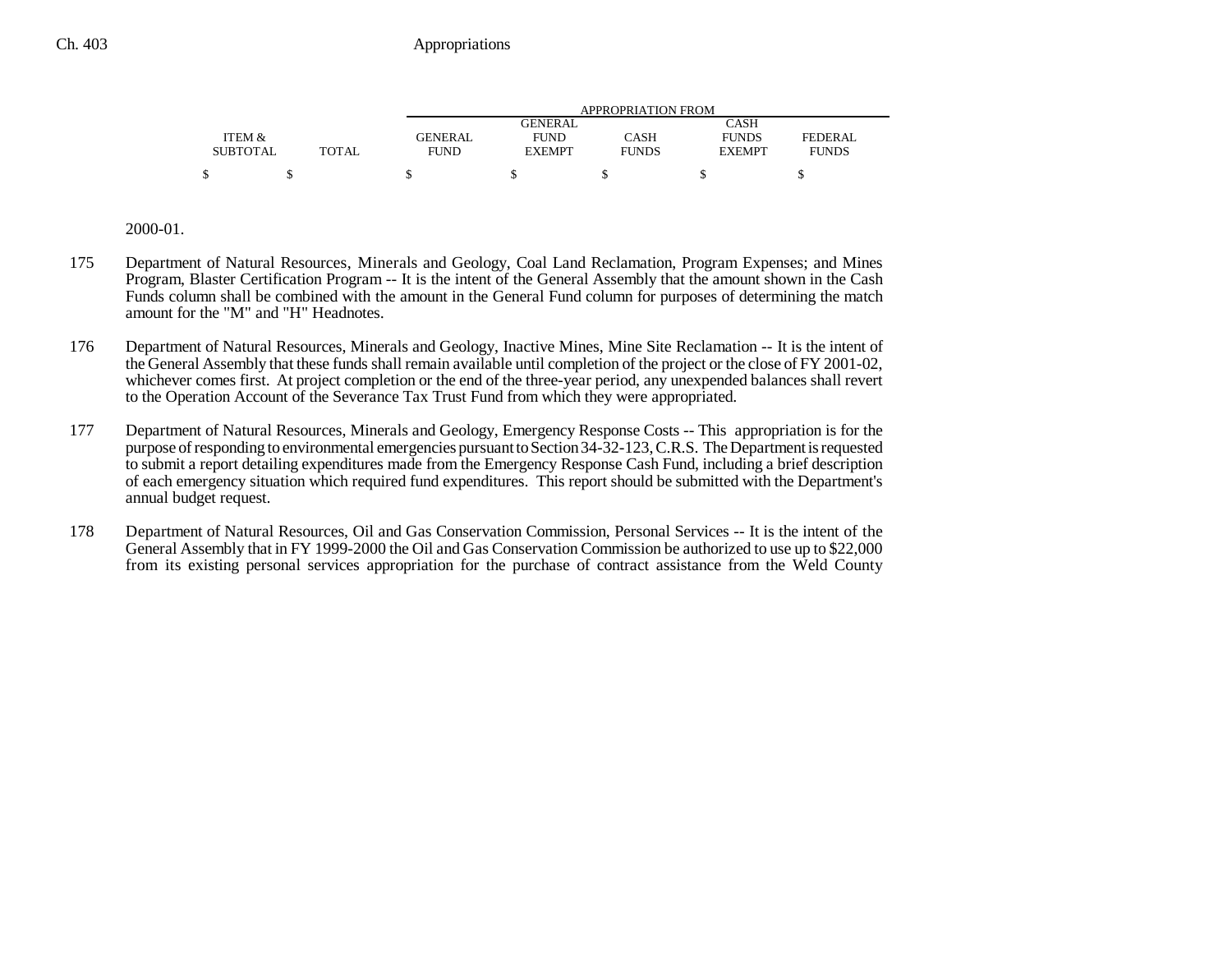Department of Public Health and Environment in responding to complaints regarding oil and gas development.

- 179 (Governor lined through this provision. See L. 99, p. 2251.)
- 179a DEPARTMENT OF NATURAL RESOURCES, OIL AND GAS CONSERVATION COMMISSION, NORTH WASHINGTON WATER Project – It is the intent of the General Assembly that appropriations made in this line item be available FOR EXPENDITURE IN FY 1999-2000 AND FY 2000-01.
- 180(Governor lined through this provision. See L. 99, p. 2251.)
- 181 Department of Natural Resources, Parks and Outdoor Recreation, Established State Parks -- The Department is requested to report to the Joint Budget Committee, with its annual budget submission, the following information: A listing of each park for which additional funds were provided; and detailed information on how funding awards were expended for each component, including personal services, operating expenses, utilities, and seasonal work program. This information should be shown for the past two actual years, the current appropriation year, and the request year. Expenditures should be shown by fund source.
- 182 Department of Natural Resources, Parks and Outdoor Recreation, Great Outdoors Colorado Board Grants These funds are anticipated from the Great Outdoors Colorado Board, and while these funds are not subject to appropriation by the Legislature pursuant to Article XXVII, Section 5, of the Colorado Constitution, they are shown here for informational purposes. The General Assembly accepts no obligation to continue funding these FTE and programs if Great Outdoors Colorado funds are no longer available.
- 183 Department of Natural Resources, Water Resources Division It is the intent of the General Assembly that General Fund support for the Satellite Monitoring System will continue, and that fair share user fees will be encouraged.
- 184 Department of Natural Resources, Water Resources Division, Personal Services – It is the intent of the General Assembly that 2.0 FTE authorized to eliminate the backlog in final permitting be eliminated at the end of FY 2006-07.
- 185 Department of Natural Resources, Water Resources Division, Arkansas River Litigation It is the intent of the General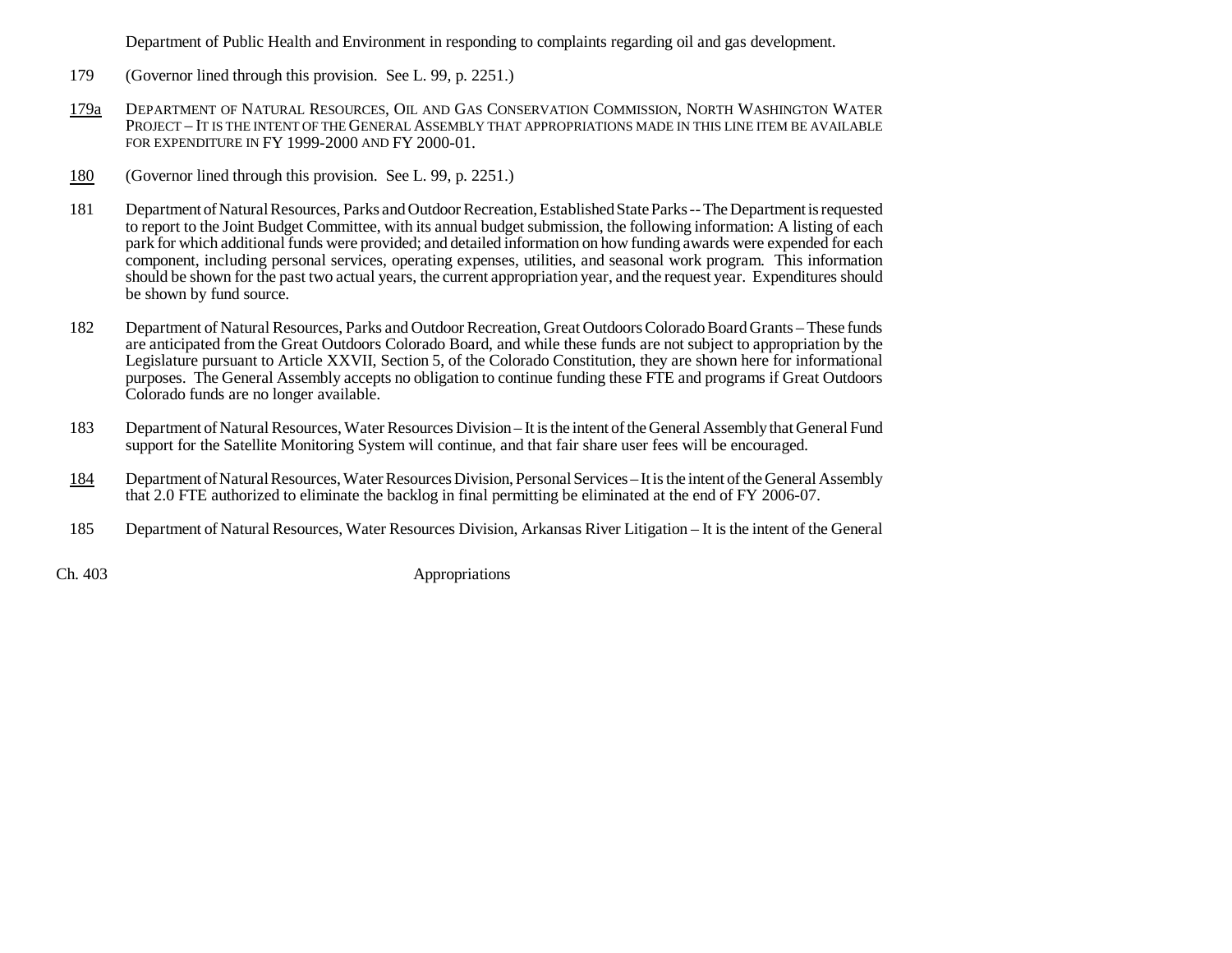|                 |              |             | APPROPRIATION FROM |              |               |              |  |  |  |
|-----------------|--------------|-------------|--------------------|--------------|---------------|--------------|--|--|--|
|                 |              |             | <b>GENERAL</b>     |              | CASH          |              |  |  |  |
| ITEM &          |              | GENERAL     | <b>FUND</b>        | CASH         | <b>FUNDS</b>  | FEDERAL      |  |  |  |
| <b>SUBTOTAL</b> | <b>TOTAL</b> | <b>FUND</b> | <b>EXEMPT</b>      | <b>FUNDS</b> | <b>EXEMPT</b> | <b>FUNDS</b> |  |  |  |
|                 |              |             |                    |              |               |              |  |  |  |

Assembly that appropriations made in this line item be available for expenditure in FY 1999-2000 and FY 2000-01.

- 186 Department of Natural Resources, Division of Wildlife -- It is the intent of the General Assembly that the Division of Wildlife submit a zero-based budget request for FY 2000-01 to the Joint Budget Committee by November 1, 1999. In addition to prioritizing work packages within a line item, this zero-based budget request should also prioritize between line item programs.
- 187(Governor lined through this provision. See L. 99, p. 2251.)
- 188 Department of Natural Resources, Division of Wildlife -- It is the intent of the General Assembly that the Division of Wildlife align its process for requesting grants from the Great Outdoors Colorado Board with the process of requesting appropriations from the General Assembly. The Division is requested to include its request for funding from the Great Outdoors Colorado Board with the Department's annual budget request. The Division is also requested to submit its FY 2000-01 budget request to the Great Outdoors Colorado Board so that it may be approved no later than January 1, 2000.
- 189 Department of Natural Resources, Division of Wildlife -- The Department is requested to submit a report to the General Assembly regarding cash fund revenues, cash fund balances, and cash fund expenditures for each cash fund administered by the Division. Information on cash fund expenditures should include details about the exact programs and projects funded from each cash fund. This report should be submitted to the Joint Budget Committee, the House Committee on Agriculture, Livestock, and Natural Resources, and the Senate Committee on Agriculture, Natural Resources, and Energy by November 1, 1999.